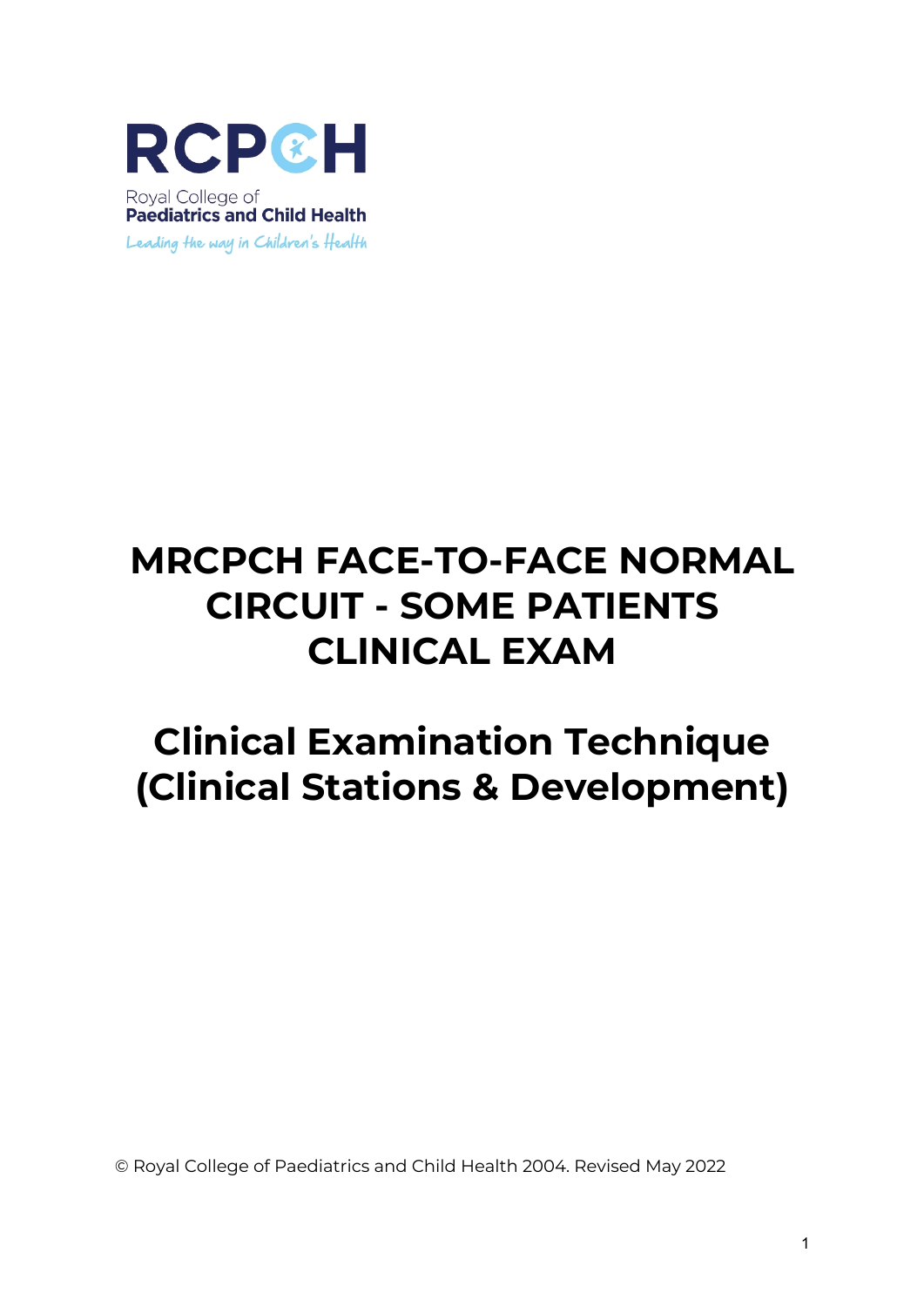# **Contents**

| <b>FOREWORD</b>                                                                                     | $\overline{3}$ |
|-----------------------------------------------------------------------------------------------------|----------------|
| <b>INTRODUCTION TO THE MRCPCH FACE-TO-FACE NORMAL CIRCUIT -</b><br>NO PATIENTS CLINICAL EXAMINATION | 5              |
| <b>THE CLINICAL STATION</b>                                                                         | 6              |
| <b>General Appearance</b>                                                                           | 8              |
| <b>Respiratory System</b>                                                                           | 9              |
| <b>Cardiovascular System</b>                                                                        | 11             |
| <b>Abdominal System</b>                                                                             | 14             |
| <b>Nervous System</b>                                                                               | 16             |
| <b>Endocrine System</b>                                                                             | 21             |
| <b>Locomotor System</b>                                                                             | 23             |
| <b>Skin</b>                                                                                         | 25             |
| <b>Ear Nose &amp; Throat</b>                                                                        | 26             |
| <b>Diagnostic Imaging</b>                                                                           | 27             |
| <b>DEVELOPMENTAL ASSESSMENT: AGE 0 - 5 YEARS</b>                                                    | 28             |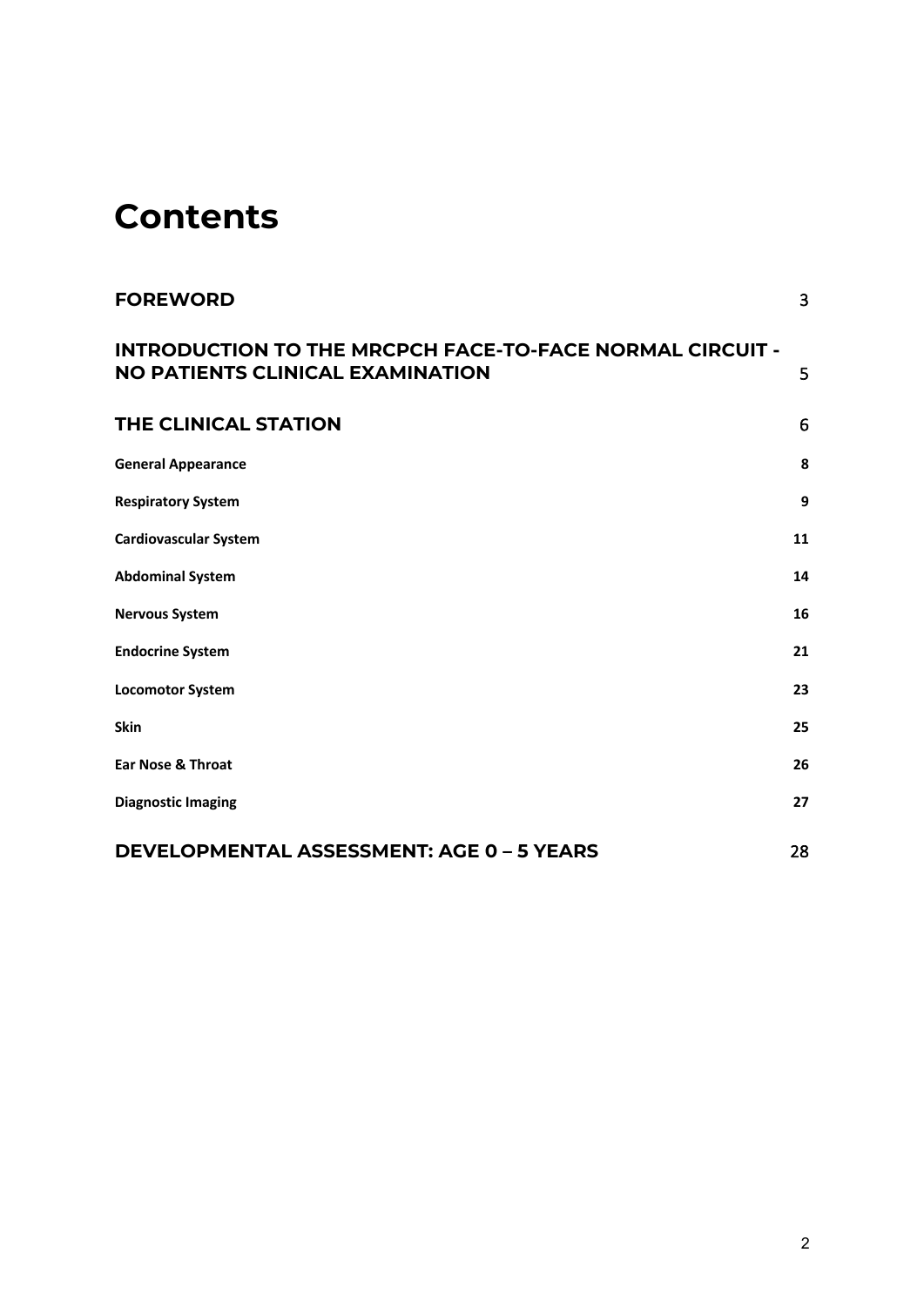# **Foreword**

The Face-to-Face Normal Circuit - Some Patients MRCPCH Clinical examination has been designed in order to deliver a clinical examination with a mix of patients and scenarios. It consists of 10 stations. All participants (examiners, candidates, role players and helpers) will be in the same location for the exam circuit. Many of the stations within the examination will be unchanged such as the short clinical, communication, video and history & management stations. The four short clinical stations will have patients in them. The development station will NOT have patients. Instead, candidates will need to describe a virtual examination of a child similar to the way SIM training is run in Life Support Courses in the UK and overseas.

The four short clinical stations test the candidate's ability to examine children. The candidate is required to examine children with a variety of problems, using a competent technique, elicit abnormal findings or their absence and discuss the significance of their findings in solving the clinical problem the patient poses. This crucial testing of clinical examination technique is of central importance in clinical practice.

For the development station, candidates will have to describe the process they would undertake of a developmental assessment in place of completing the actual assessment of a child. As such, we are encouraging all trainees to prepare by practicing the verbal delivery of the range of developmental assessments. This is meant to replicate what you would do in clinical practice during the assessment of a child. Being able to describe the assessment in a structured and systematic manner will be central to successful delivery. When doing so, being able to share with the examiner what you would be looking for will give the examiner confidence around the thought processes contributing to developing the clinical picture e.g.: 'I would look at muscle bulk and compare both sides looking to see if there is wasting on one side of the body or not'.

When candidates are describing the process of a developmental assessment, the examiner in that station will provide 'cues' at key points to help build up a clinical picture (the signs the candidate would have picked up had they done a certain element of the exam). For instance, if the candidate said, "I would engage with the child to see if they could build a tower out of blocks and if so, how many blocks high", the examiner would deliver a cue "two blocks high."

Success in the examination will depend heavily on assessment technique. The development station will test the candidate's ability to describe the process of a developmental assessment, interpret the signs present to formulate a diagnosis and management plan. The candidate will be required to do so in a structured and systematic manner, demonstrating good technique, diagnostic ability and judgement. This crucial testing of assessment technique is of central importance in clinical practice.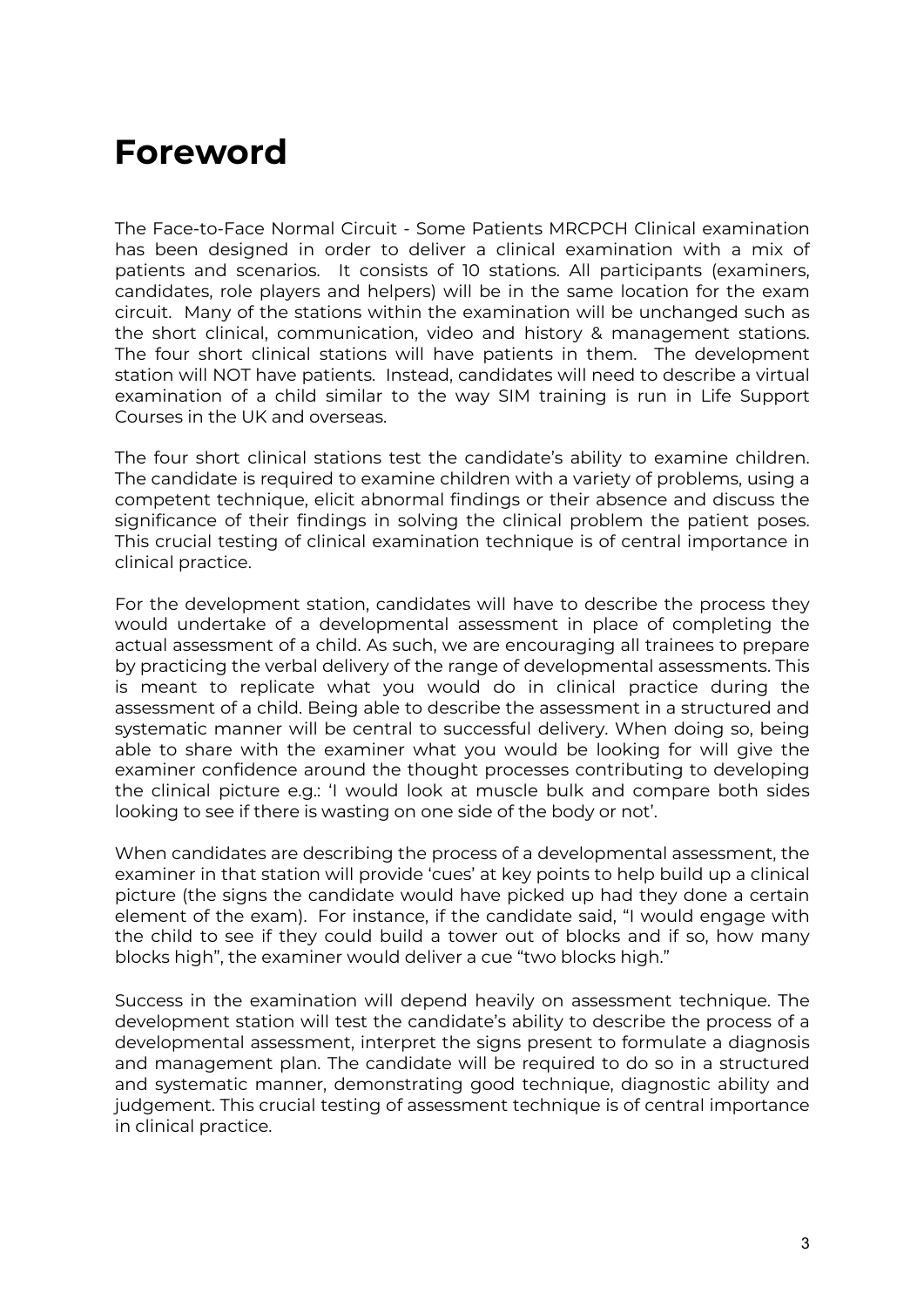This short booklet does not aim to present a syllabus for the examination. It sets a level of technique and expertise which is expected of the good candidate. The booklet is designed around the membership of the Royal College of Paediatrics and Child Health clinical examination, providing guidance for examiners and candidates. It also describes what is expected in good paediatric clinical examination technique.

A valid exam reflects everyday clinical practice. The aim of the membership clinical exam is to test the candidate's ability to deal with these situations. None of us would wish to learn techniques purely for the examination and then discard them in our everyday practice. This makes it essential that in the membership examination, cases are selected appropriately. Candidates are given specific instructions about the patient and what is expected of them in the examination. The criteria used in judging candidate performance is rated against a recognised standard. The standards presented in this book are those of which the examiner and the candidate should be equally aware.

The aim is for the candidate to demonstrate their ability to examine a child using a competent technique, utilise the cues that are presented to them by the examiner, interpret these signs and discuss the significance of these signs in solving the clinical problem the patient poses.

Anna Mathew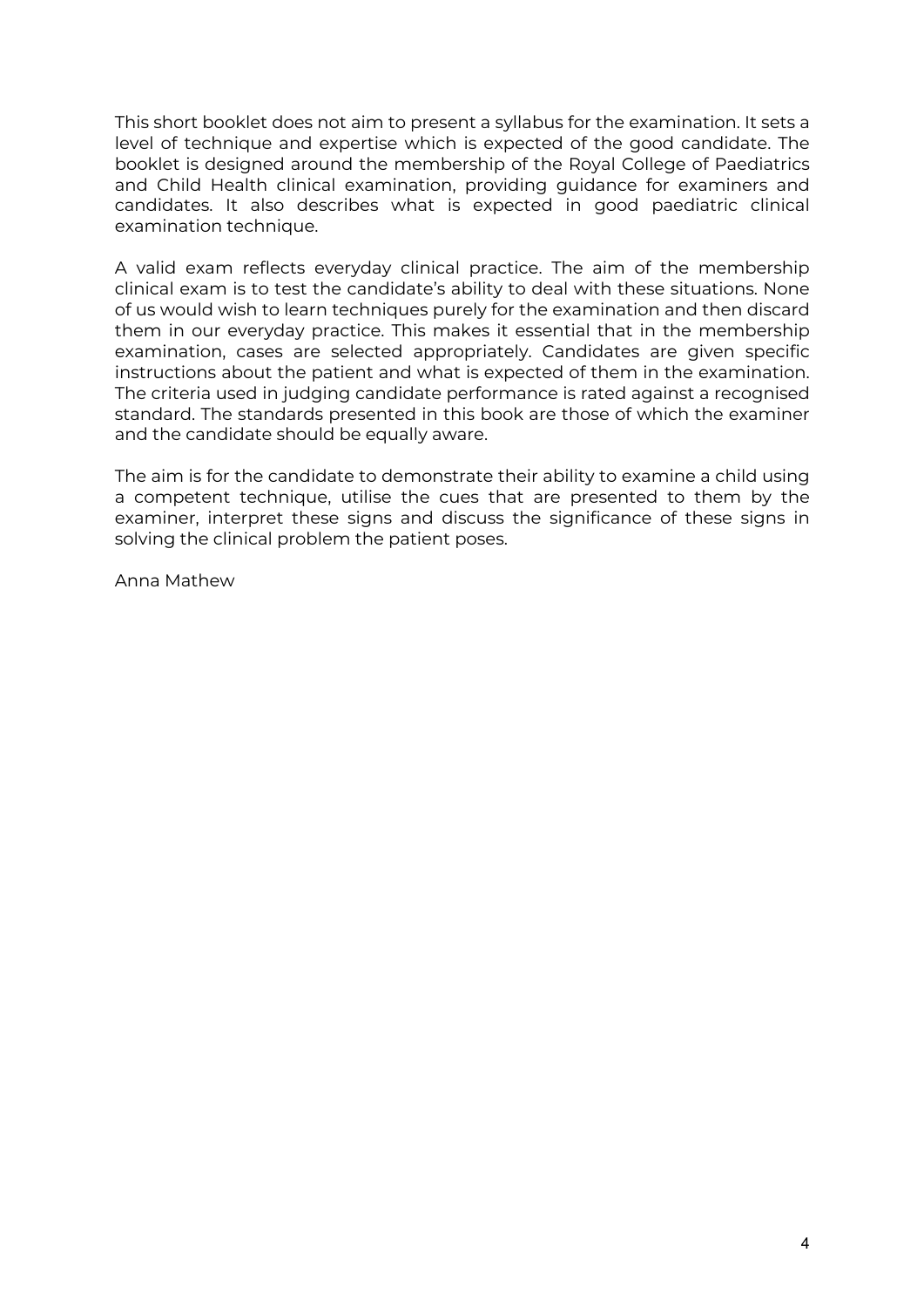# **Introduction to the MRCPCH Face-to-Face Normal Circuit - Some Patients Clinical Examination**

The Clinical examination of the MRCPCH is an OSCE composed of 10 stations for each candidate.

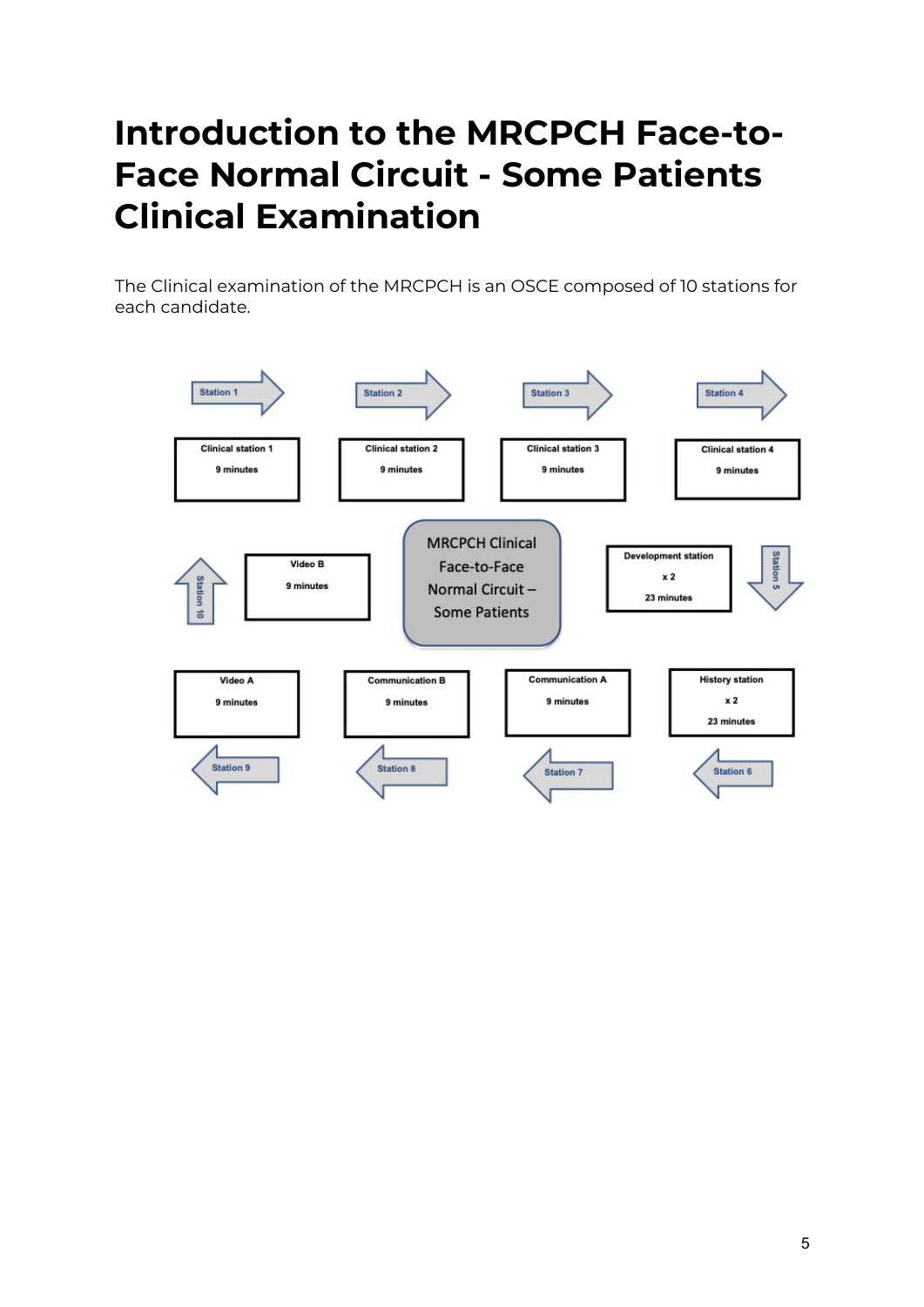# **The Clinical Station**

- 4 x 9-minute stations
- Candidate will have 6 minutes to undertake task, 3 minutes discussion with examiner.
- System focus in each station could be any of the following:
	- CVS
	- Neurology/Neuro-disability
	- MSK
	- Respiratory
	- Abdominal
	- Gastroenterology
	- Ophthalmology
	- Dermatology
	- Hepatology/Haematology, Growth and nutrition
	- **Nephrology**
	- Other- Syndromes
- 1 child per station
- All children seen by examiners to agree on their signs and significance
- Examiners will explain task to candidates
- The precise mix of cases will vary across exam days
- The good candidate will
	- Show a good approach and system of examination
	- Interpret signs that are presented
	- Discuss differential diagnosis and management with the examiner
- Examiners will introduce each short clinical case with a very brief history, to prompt the candidate to focus on a specific area of examination, e.g., "This child has a heart murmur. What do you think is the cause?" "This child has difficulty walking. Please examine her lower limbs and see if you can suggest a diagnosis".
- Candidates should carefully review any universal cues provided during the 4 minute reading time (if any) and focus clearly on the instructions given by the examiner as this may not necessarily require a full system examination.
- In some children, a short clinical scenario may be given. This may avoid the need for the traditional system-based examination approach. The examination is left to the candidate's discretion. In some children it will be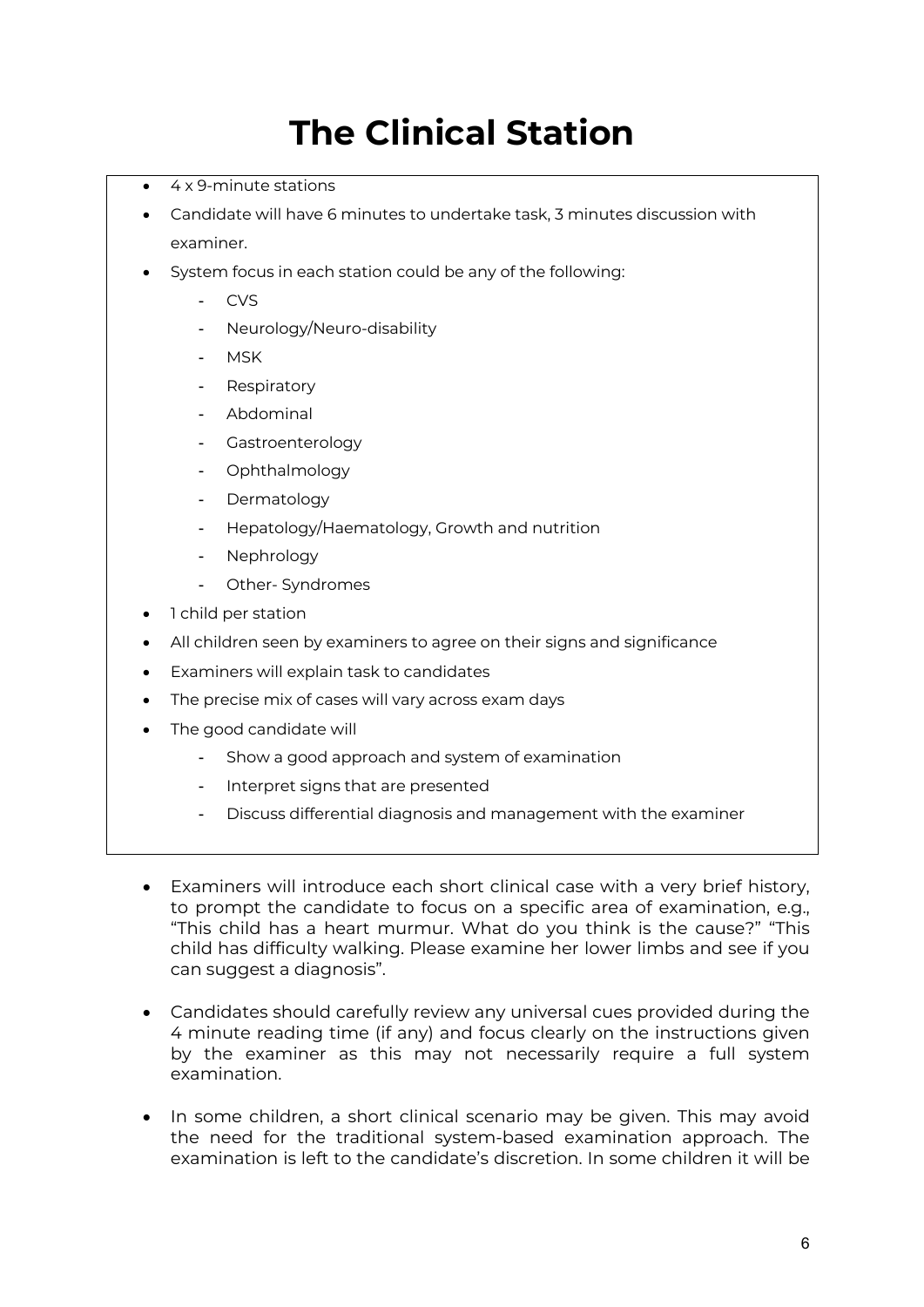necessary to perform a specific task whilst in others a standard systematic examination will be needed.

• In some short cases, it will be made plain what sort of examination the candidate is required to perform. Three common patterns are used:

| Pattern of examination  | Example                                                                                            |
|-------------------------|----------------------------------------------------------------------------------------------------|
| Full system examination | Would you examine this child's                                                                     |
|                         | cardiovascular system                                                                              |
| Specific task           | Please palpate this child's precordium<br>and listen to the heart and tell me what<br>you think    |
| Simple observation      | Just standing here observing this child<br>on her mother's knee can you tell me<br>what you notice |

- The candidate who has been given a specific task should be expected to perform this. For example, if asked to palpate the abdomen, the candidate should not begin by examining the hands. At the end of the examination of the abdomen, if it was felt that examination of another part of the body was important, the candidate may ask permission to do so or comment on other features which have been noted. Candidates will not be penalised for following instructions.
- Individual candidates may vary in the exact sequence they adopt when examining a system. For example, it may be prudent to listen to a child's heart while they are quiet. Having found an abnormality on auscultation, the candidate may then wish to examine the femoral pulses, liver etc.
- The examiners are looking for a systematic, fluid approach. Confidence in the candidate is helpful as it implies that the candidate has regularly examined children.
- A child friendly approach is expected at all times. Candidates will not be penalised when children become happy or upset during examination, provided this is not the result of the candidate's technique. The candidate's general approach and attitude toward the child and parents is important and will be noted.
- Cases without abnormal physical signs may be included, with an appropriate introduction, e.g., "This young child was referred from the community clinic. He is 16-months, and is unable to walk. What do you think?"
- Competence in examination technique, ability to elicit and interpret abnormal findings or their absence, and ability to discuss their significance will be assessed.
- The candidate is expected to observe the features in the next section (General Appearance) when examining any child.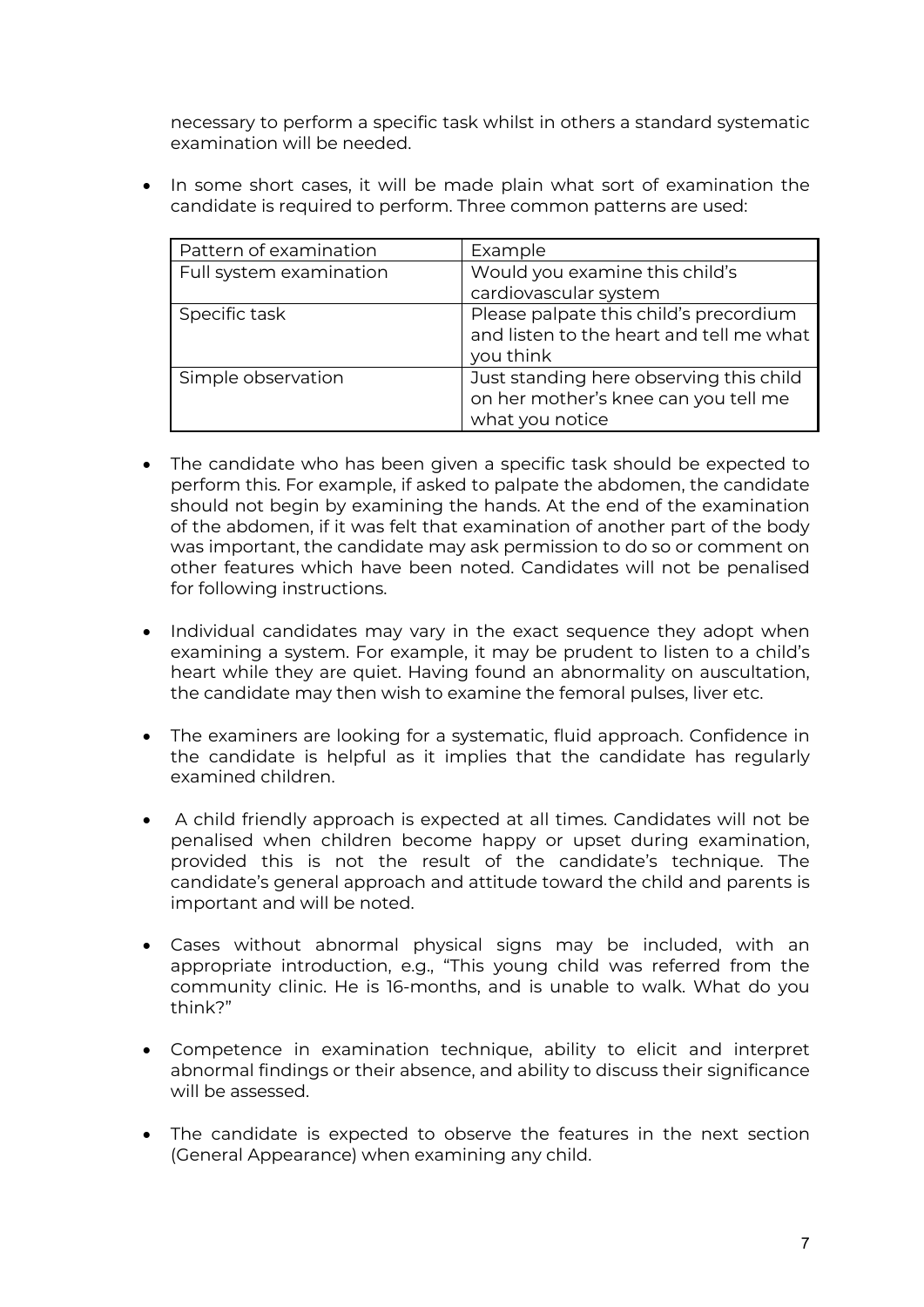# **General Appearance**

In any system examination the candidate should be expected to make some general observation of the child in more or less detail depending upon the relevance. The candidate may be asked to comment if the presentation of a system examination does not include general observations.

#### **General Health**

The candidate should note whether the child shows any signs of being unwell at the time of the examination.

#### **Dysmorphic features**

Abnormalities of a syndromic or non-syndromic pattern may be noted during system examination or the candidate may be referred back to these observations.

# **Growth and Nutrition**

Full assessment is not usually possible in the short cases. Candidates should remember that it may be difficult to assess a child's age. The candidate should note obvious abnormalities of growth, stature, nutritional status and obesity and be able to assess pubertal status.

#### **Development**

Neurodevelopmental abnormalities may be noted during examination of other systems.

#### **Hands**

The candidate should be able to identify finger clubbing, abnormalities of the nails, note the colour of the hands and recognise poor perfusion.

#### **Face**

Inspection should include assessment of colour, cyanosis, anaemia, jaundice and any signs of current illness or dehydration. The candidate should note craniofacial abnormalities.

#### **General observations**

Candidates may comment upon other features noted in the course of clinical examination. This may include evident clinical features, such as a boy with severe widespread eczema. Often other observations are helpful, e.g. the presence of a nasogastric tube, an intravenous infusion site, an ankle foot orthosis, an inhaler etc.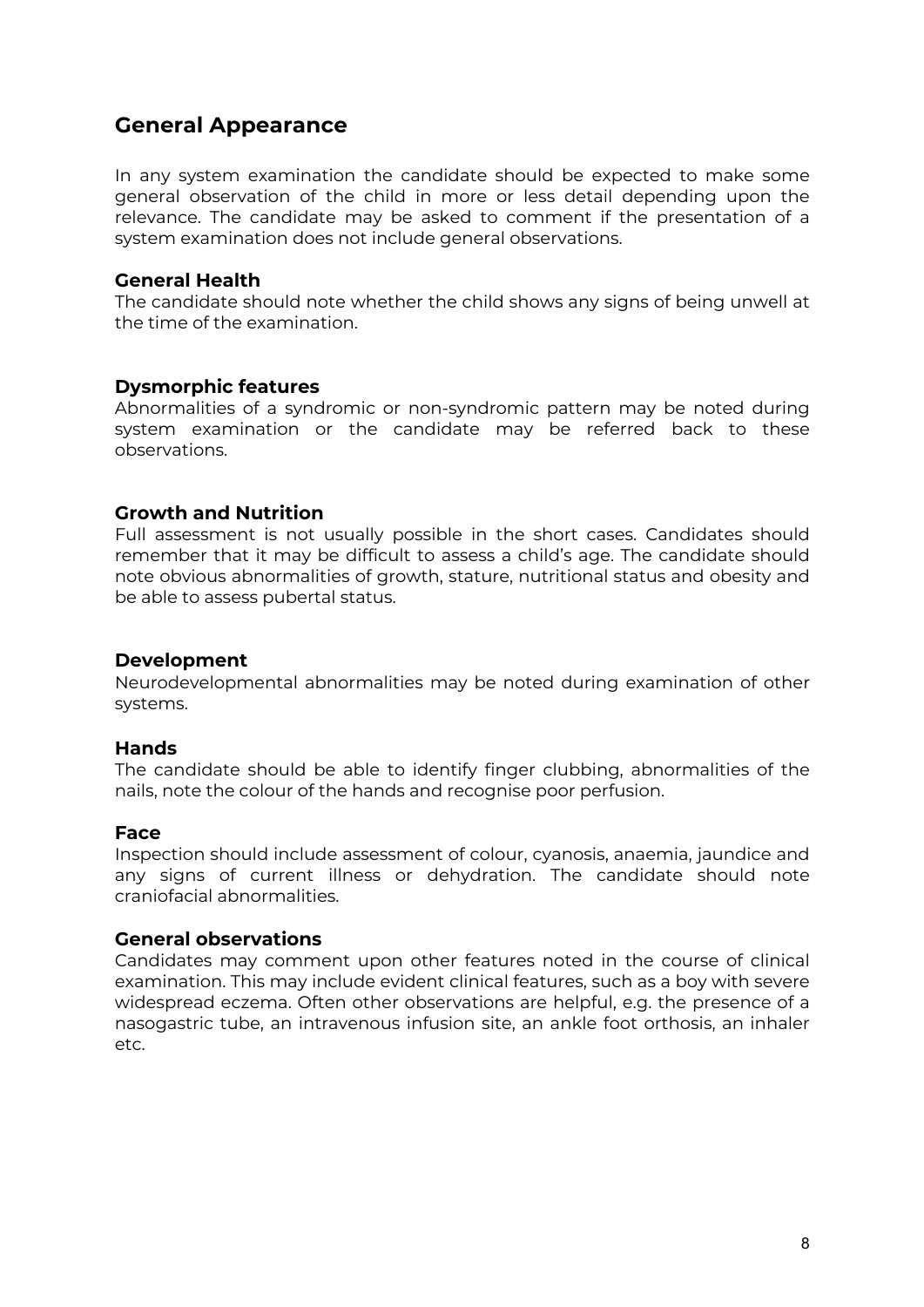# **Respiratory System**

# **Inspection**

Aspects which the candidate should be able to quickly inspect include the hands, face, neck, and chest wall. (See also section on General Appearance).

### **Hands**

The candidate should be able to identify finger clubbing and cyanosis and abnormal perfusion.

#### **Face & neck**

The candidate should be able to identify cyanosis, evidence of increased work of breathing, cough, stridor or upper airway obstructions, nasal congestion or obstruction and other signs of respiratory illness.

#### **Chest wall**

- Shape the candidate should be able to recognise different chest wall shapes, and understand their significance (e.g. increase of AP diameter, Harrison's sulci, kyphoscoliosis, barrel chest or pectus carinatum, pectus excavatum).
- Movements the candidate should be able to measure the rate of respiration, and assess whether accessory muscles of respiration are being used, and chest expansion is normal and symmetrical. The pattern of respiratory movement may be abnormal (e.g. asthma).
- Skin the candidate should be able to recognise associated disease (e.g. eczema), evidence of previous surgery (e.g. thoracotomy, chest drain, Portacath) engorged superficial veins (e.g. SVC obstruction), subcutaneous emphysema.

#### **Abdomen**

The candidate should be able to comment on the movement of the abdomen with respiratory effort. Examination may include abdominal palpation (e.g. liver edge).

# **Palpation**

#### *Mediastinum*

The candidate should be able to demonstrate appropriate techniques for assessing the position of the upper and lower mediastinum: tracheal position, chest symmetry and apex beat.

#### *Chest wall movement*

The candidate should be able to assess both the extent and the symmetry of movement of the chest wall.

*Neck and axillae*

The candidate should be able to palpate for cervical and axillary lymphadenopathy.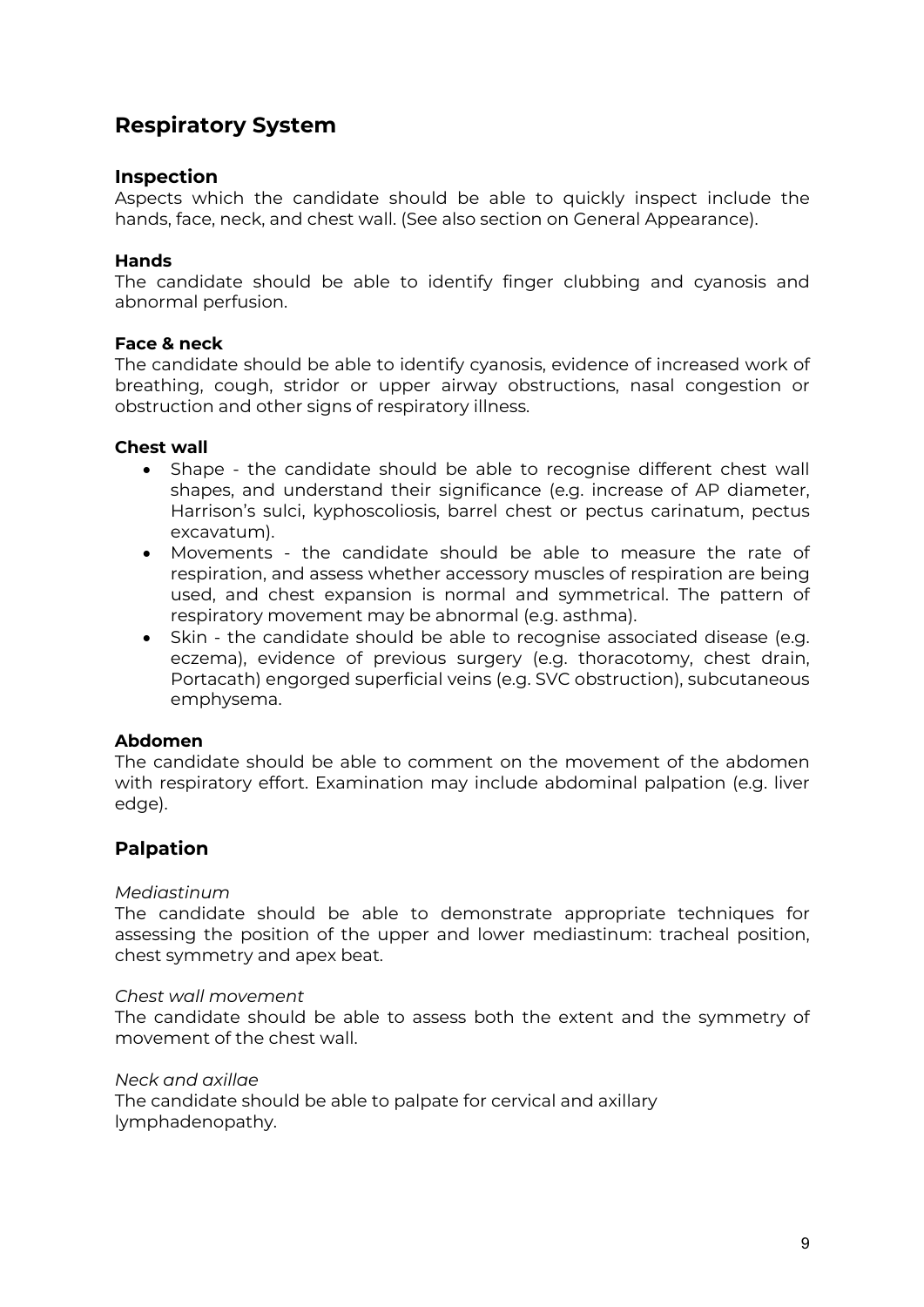# **Percussion**

Percussion may not be helpful in infants and toddlers. The candidate should be able to assess the percussion note over both sides of the chest, and to distinguish resonant / hyper-resonant / dull / stony dull notes.

# **Auscultation**

Candidates should be able to elicit signs and interpret them taking account of a child's age and the presence of upper respiratory tract secretions. The candidate should be able to distinguish bronchial from vesicular breath sounds.

The candidate should be able to assess the intensity of the breath sounds, and any changes in their timing (e.g. prolonged expiratory phase in obstructive airway disease).

The candidate should be able to identify any added sounds (e.g. crackles, wheezes), and to assess their nature and timing (e.g. the fine end-inspiratory crackles).

The candidate should be able to assess vocal resonance, but only when appropriate.

# *Additional Points*

#### **Sputum pot**

The candidate should be able to draw inferences from the contents of the sputum pot (e.g. copious mucopurulent secretions suggest bronchiectasis).

#### **Peak flow rate**

The candidate should be able to measure the peak flow rate, using the appropriate meter and know that the result relates to the child's height.

#### **Inhaler technique**

The candidate should be able to assess inhaler technique, and be familiar with standard inhaler devices and their appropriate application.

#### **Tracheostomy**

The candidate should recognise a tracheostomy or previous scar and understand why it is present.

# **Patterns of Abnormalities**

The candidate should be able to recognise and sensibly discuss the pattern of abnormal signs which suggest the following:

- Consolidation
- Collapse or removal of a lung (or part thereof)
- Pleural effusion
- Pneumothorax
- Airflow obstruction
- Bronchiectasis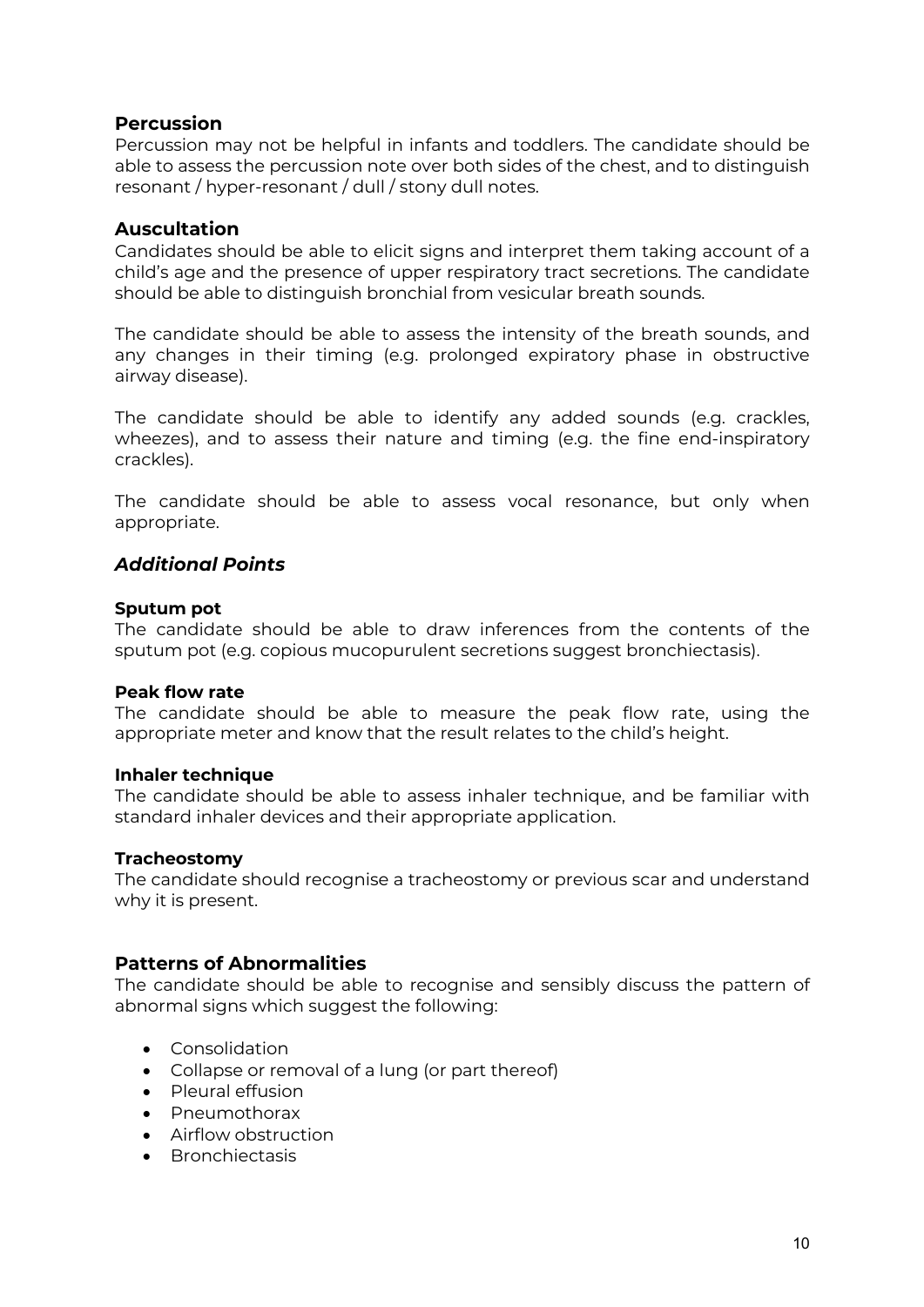# **Cardiovascular System**

# **Inspection**

The candidates should be able quickly to inspect the hands, face and neck and chest wall. (See also section on General Appearance). The candidate should understand how symptoms and signs relate to age (e.g. poor feeding in the infant with heart failure, variation in pulse and BP). The effects of previous acute cardiovascular illness should be recognised (e.g. septic emboli, neurodevelopmental problems).

# **Hands**

The candidate should be able to identify finger clubbing, cyanosis, abnormalities of peripheral perfusion, the stigmata of endocarditis and congenital hand abnormalities associated with CVS problems.

#### **Face and Neck**

The candidate should examine the lips and tongue for cyanosis. The candidate should be able to recognise abnormalities of complexion, (e.g. anaemia, polycythaemia).

#### **Jugular Venous Pulse and Hepatomegaly**

The candidate should understand examination of this aspect is very dependant upon a child's age.

The candidate should be able to differentiate arterial from jugular venous pulsation. The candidate should understand abnormalities of the jugular venous pulse in the older child, although these are rare in paediatric practice. The JVP is best seen with the child lying at 45o, with the child's head turned towards the candidate.

In the infant and young child the candidate should routinely examine the abdomen for hepatomegaly.

#### **Chest Wall**

The candidate should be able to recognise different chest wall shapes and evidence of previous surgery (e.g. median sternotomy, lateral thoracotomy, pacemaker).

# **Palpation**

#### *Arterial Pulse*

The candidate should be aware of the components of the normal pulse waveform and their origin. The candidate should be familiar with the range of normal heart rate at different ages. A candidate should be able to detect the following pulse abnormalities and appreciate the underlying pathophysiology:

- Sinus tachycardia
- Sinus bradycardia
- Sinus arrhythmia
- Small volume
- Radio-femoral delay or absent femoral pulses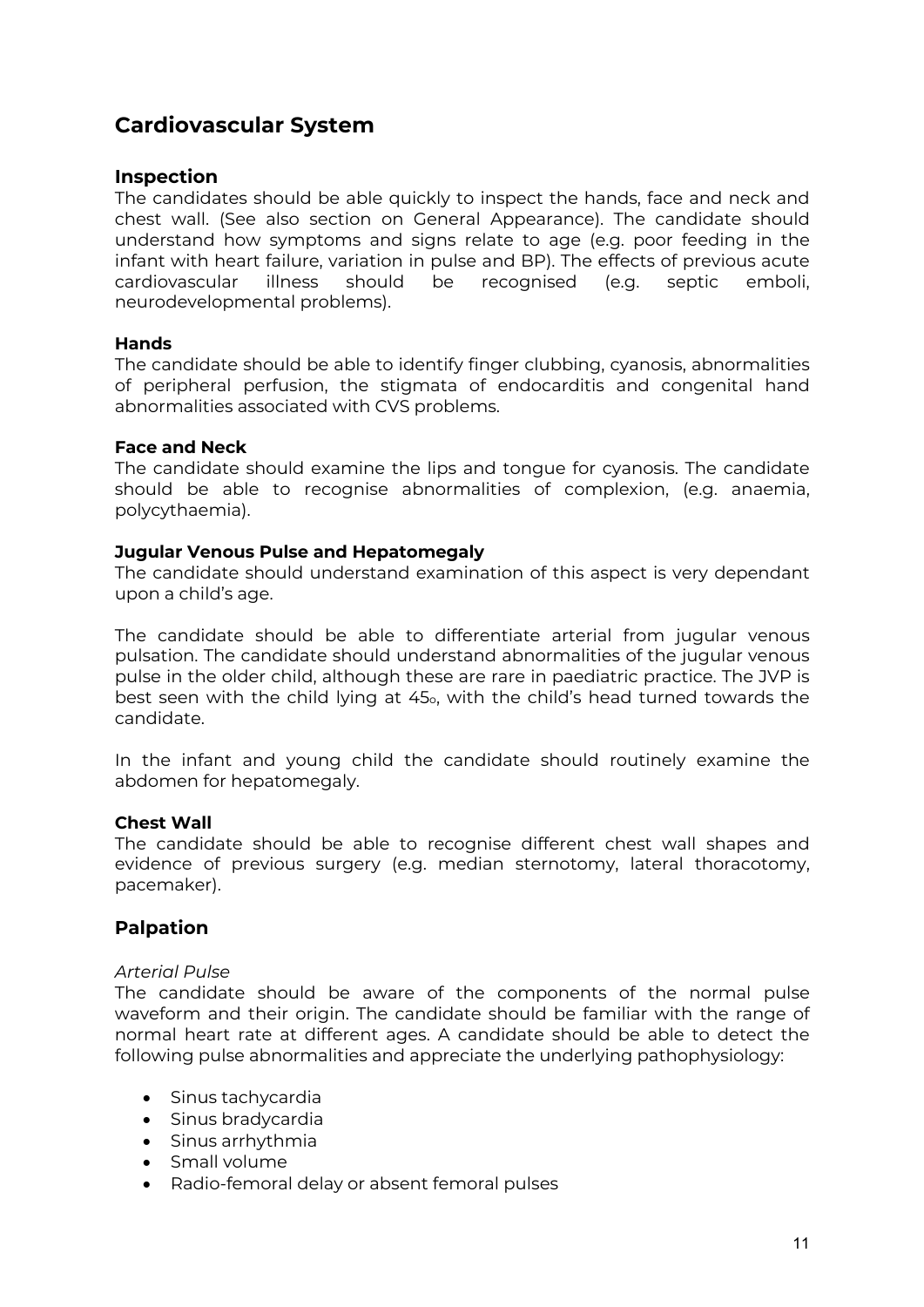- Collapsing
- Paradoxical pulse

The brachial pulse is suitable for assessment of the pulse at all ages. In younger children and after surgery the radial pulse may mislead. In older children, candidates may palpate the carotid pulse. Femoral pulses are mandatory.

#### *Precordium*

The candidate should attempt to locate the apex beat and be able to distinguish:

- Displacement
- Hyperdynamic apex
- Dextrocardia

The candidate should be able to test for and recognise:

- Right ventricular parasternal lift
- Palpable heart sounds
- Cardiac thrill

#### **Blood Pressure**

The candidate should be familiar with the technique of measurement of arterial pressure with a conventional sphygmomanometer, if indicated in both upper and lower limbs. The importance of cuff size should be appreciated. Candidates should relate BP to age and have a rough idea of the normal range for age. Phase IV or V recordings would be acceptable as diastolic blood pressure. The candidate should be aware of the potential significance of abnormalities in blood pressure.

Candidates should be aware of the difficulties of obtaining reliable blood pressure measurements in children. They are not expected to know how to use an automated blood pressure device.

# **Percussion**

Percussion of the cardiac border or area of cardiac dullness adds little to the clinical assessment. Candidates are not expected to include this in routine examination.

# **Auscultation**

Candidates should remember that the examiners will have agreed the signs that they are expected to elicit, using standards appropriate for the level of competence required.

The candidate should be able to identify normal heart sounds and the common abnormalities thereof.

- First Sounds, loud S1, split S1
- Second Sound, wide expiratory splitting, fixed splitting, single S2, loud component of S2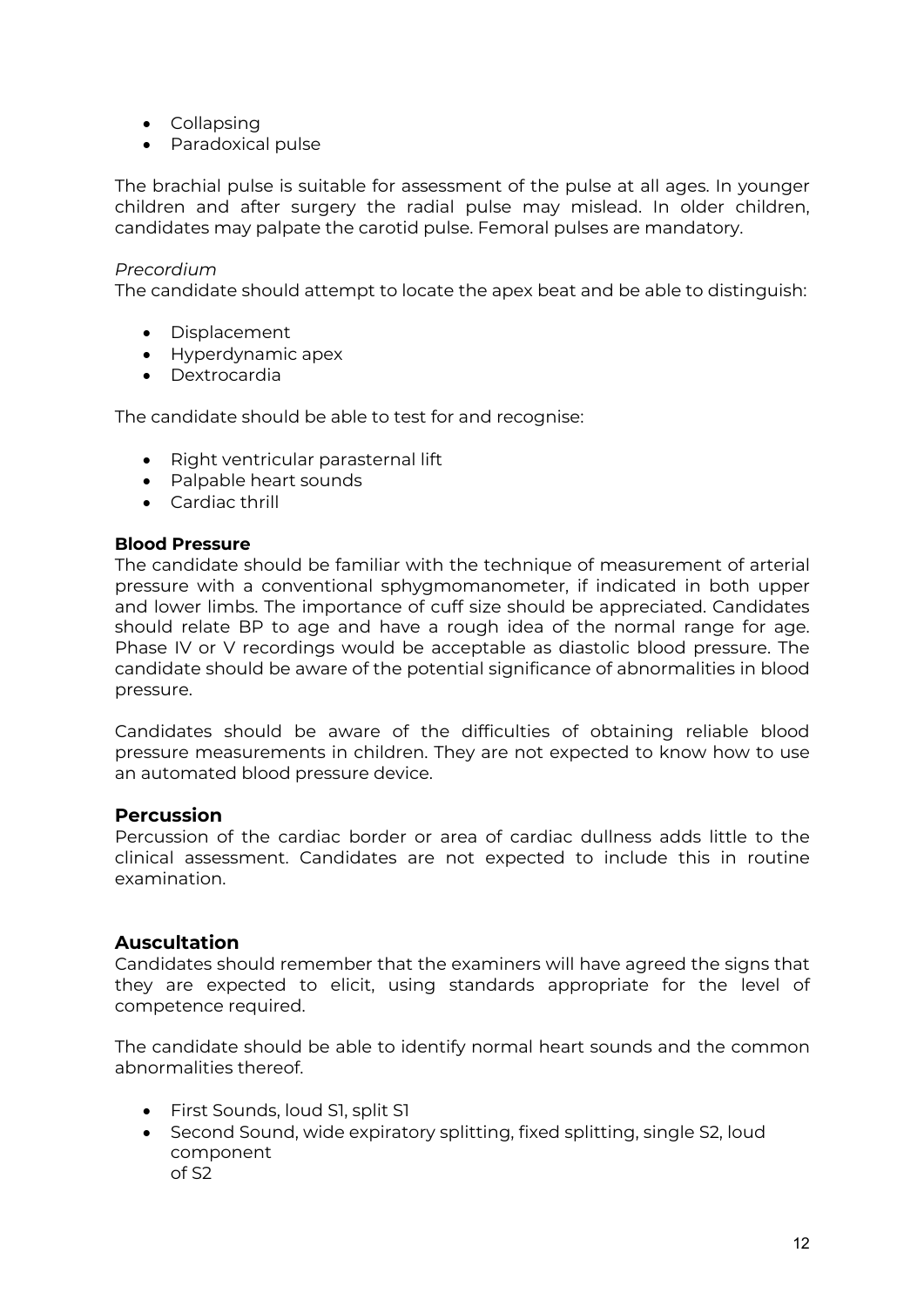In addition the candidate should be able to recognise other auscultatory features such as:

- Sinus arrhythmia
- Gallop rhythm
- Heart murmur
- Ejection click
- Opening snap
- Mid systolic click
- Metallic prosthetic sounds
- Pericardial friction rub

The candidate should be familiar with the surface markings of the four valve "areas" and be able to time murmurs to diastole and systole (e.g. mid, late or pansystolic) or continuous. The loudness/intensity of the murmur should be described. The candidate may use a grading system. If appropriate, auscultation should be performed with the child in different positions.

If a murmur is heard, the candidate should also auscultate the neck and the lateral and posterior chest to assess radiation of the murmur. The candidate should be able to differentiate between innocent murmurs and murmurs related to significant valvular lesions.

# **Additional Points**

A comprehensive examination of the cardiovascular system includes detection of sacral or lower limb oedema in the older child.

If appropriate, the candidate should seek an AV malformation and listen for a bruit.

# **Patterns of Abnormalities**

The candidate should be able to recognise and discuss the patterns of abnormal signs. Interpretation should embrace other features (e.g. previous surgery, Down's syndrome).

- Innocent murmur
- Ventricular septal defect
- Atrial septal defect
- Pulmonary stenosis/regurgitation
- Fallot's tetralogy
- Patent ductus arteriosus
- Atrio-ventricular septal defects
- Coarctation or the aorta
- Aortic stenosis/regurgitation
- Mitral stenosis/incompetence
- Systemic-pulmonary shunt
- Pulmonary hypertension
- Pericarditis/pericardial effusion
- Tricuspid regurgitation
- Prosthetic valve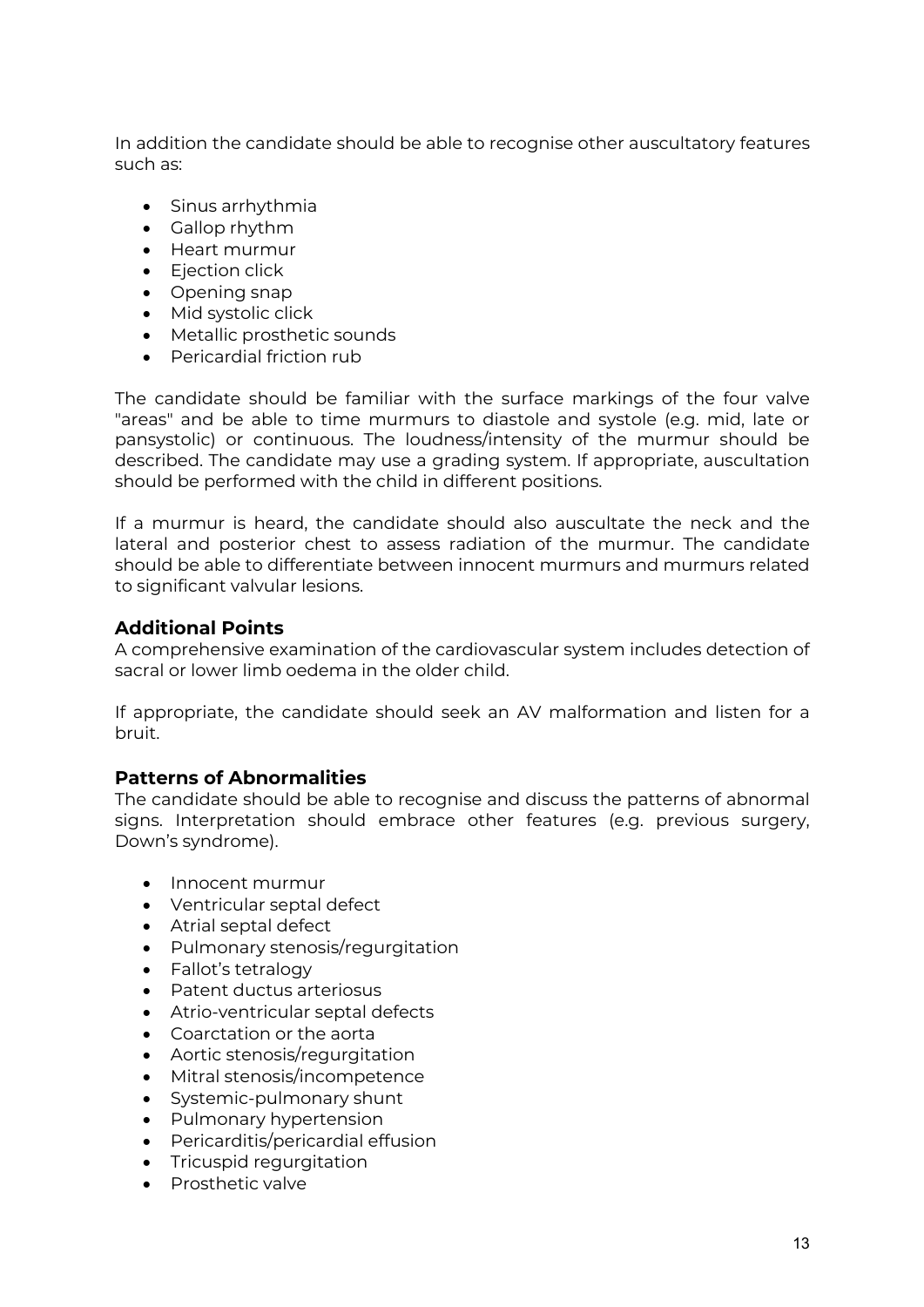# **Abdominal System**

# **Inspection**

The candidate should make a quick general assessment and briefly inspect the hands, face, upper limbs, trunk and abdomen. (See also section on General Appearance).

# *Face, limbs and trunk*

The candidate should be able to identify anaemia, jaundice, stigmata of liver disease and should note other features associated with abnormal abdominal findings (e.g. bruising, haemodialysis, shunts).

*Abdomen*

- Shape The candidate should be able to recognise different shapes of abdomen, and understand their significance, (e.g. symmetry or asymmetry, flatness or distension, prune belly, hernias).
- Skin The candidate should be able to recognise evidence of previous surgery (e.g. herniotomy, laparotomy), monilial infection, bruising and evidence of superficial veins.
- Movement The candidate should be able to recognise abnormal movement with respiration, visible peristalsis, or pulsations.

# **Palpation**

The candidate should be able to differentiate normal from abnormal findings, and correctly identify the following organs:

- Liver
- Spleen
- Kidneys
- Bladder
- Female genitalia
- Male genitalia (including descent of testes)

Candidates should also mention other signs identified including abdominal masses.

# **Percussion**

The candidate should be able to percuss in order to estimate the size of an organ (e.g. liver, spleen). The candidate should be able to examine for ascites and able to elicit shifting dullness and a fluid thrill. If necessary, the examiner can be asked to help.

# **Auscultation**

The candidate should be able to identify:

• Bowel sounds - increased, normal, absent

# **Additional Points**

Candidates must not perform rectal or vaginal examinations.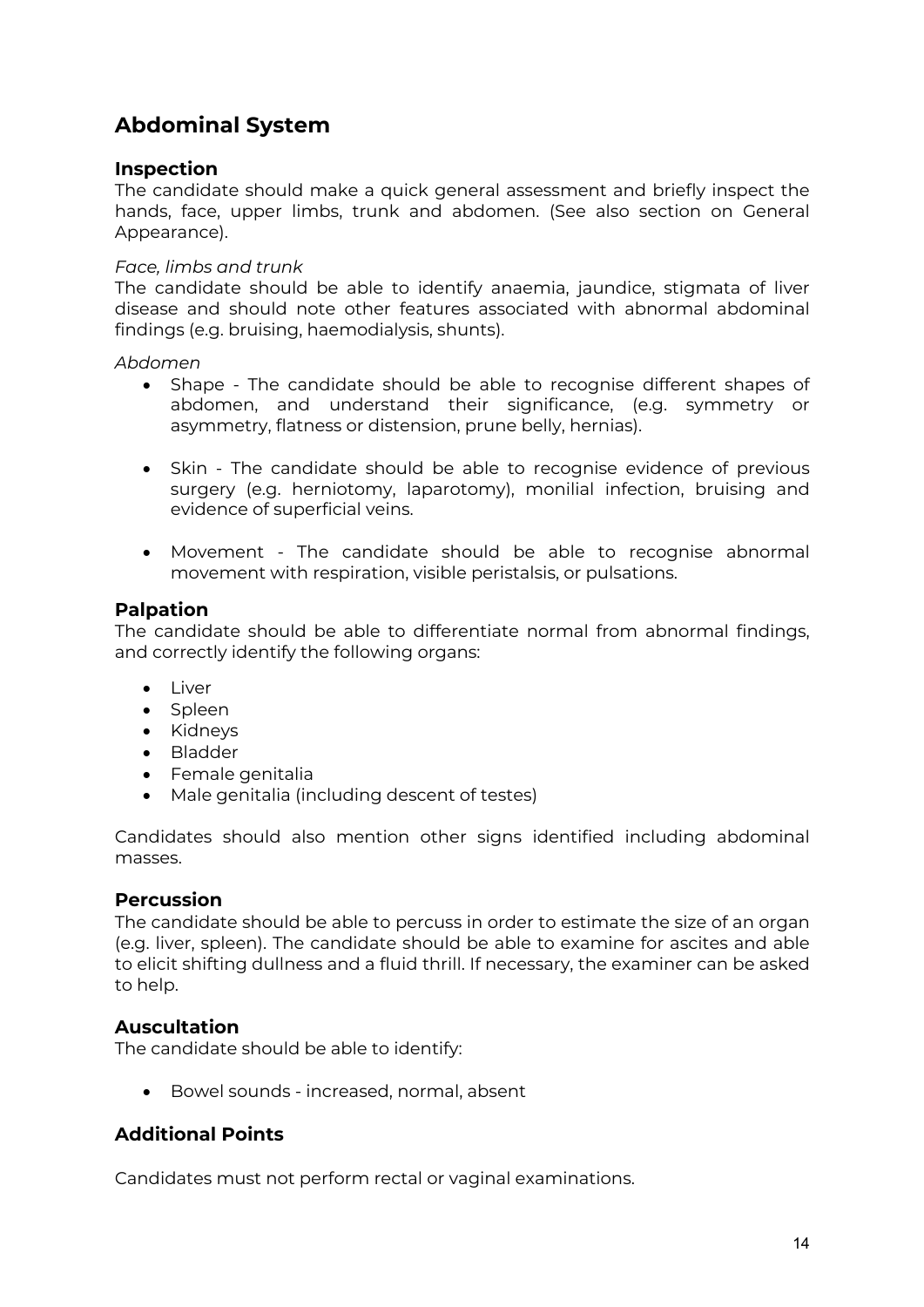Candidates are not expected to examine the external genitalia or perianal region if this is likely to upset a child. In other circumstances, if this is required the candidate will be specifically asked to do this.

The candidate is expected to recognise the following:

- Nasogastric tube
- Gastrostomy
- Continuous ambulatory peritoneal dialysis or other dialysis catheter
- Ileostomy or colostomy
- Nephrostomy/vesicostomy
- Indwelling central venous access device for parenteral nutrition

# **Patterns of Abnormalities**

The candidate is expected to recognise normal and abnormal clinical signs and to discuss the pattern of signs which suggests a diagnosis.

- Liver disease e.g. portal hypertension, cirrhosis, storage disorder, chronic liver disease
- Splenomegaly e.g. spherocytosis, thalassaemia, portal hypertension • Infection
- e.g. viral hepatitis, ascites, glandular fever
- Inflammatory bowel disease e.g. Crohn's, ulcerative colitic
- Myeloproliferative disorders and haematological malignancies e.g. leukaemia, lymphoma
- Renal disease, renal enlargement and its causes e.g. polycystic disease, hydronephrosis and renal tumours
- Therapeutic intervention e.g. CAPD, gastrostomy, transplant, subcutaneous infusion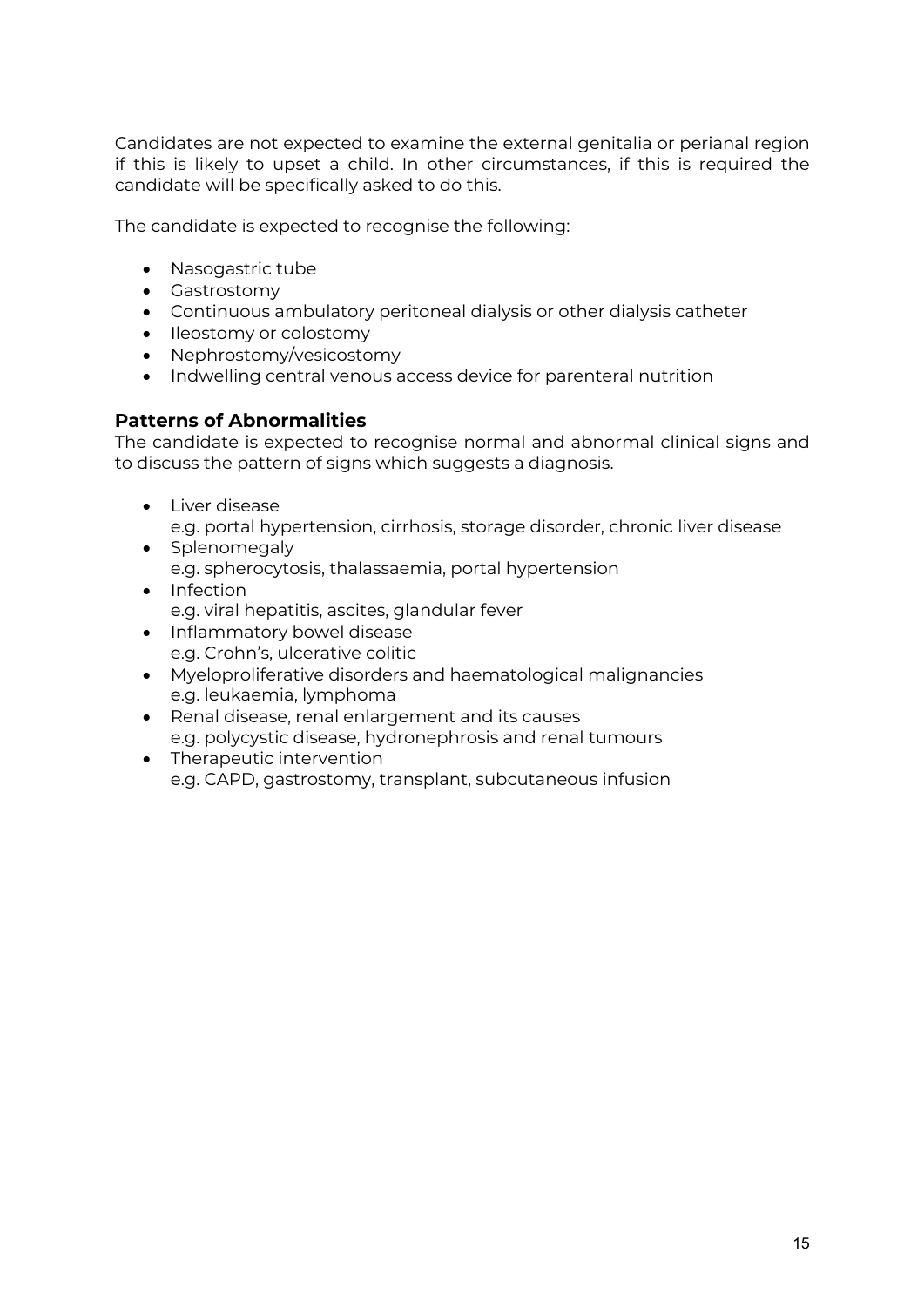# **Nervous System**

Candidates are expected to recognise the difficulties and different approaches towards neurological examination in the co-operative 12-year-old, the playful toddler and the newborn infant. They should appreciate that often a great deal can be learnt by watching a child walk or kick a football, before reaching for the tendon hammer. An integrated response is expected combining observations of behaviour and movement with findings on traditional neurological examination. The candidate is expected to adapt all examination techniques for the child's age. (See also section on General Appearance).

# **Cranial Nerves**

The candidate should be able to examine the cranial nerves and discuss the pattern of abnormal signs.

I. Not likely to be appropriate for examination

II. The candidate should be able to:

- Make a simple assessment of visual acuity.
- Assess vision. The candidate should be able to detect bitemporal hemianopia and homonymous hemianopia in the older child.

# **Eyes**

Ophthalmoscopy is important but difficult in most children. A systematic approach to examination of the eye should be used. Candidates should attempt fundoscopy, using suitable techniques and recognise the limitation of their findings.

- Comment on red reflex, cornea, iris, pupil and lens.
- Candidates should recognise sunsetting of the eyes.
- Assess the optic disc for optic atrophy or papilloedema.
- Assess abnormalities of the retina, including the presence of haemorrhages and abnormal retinal pigmentation.
- Recognise abnormalities of the lens (e.g. cataract) or iris (e.g. heterochromia, coloboma)

III, IV, VI the candidate should be able to:

- Make a general assessment of external ocular movements by getting a child to fix on an object and follow it in an H shaped pattern.
- Know how to test the individual oculomotor nerves.
- Examine and classify a squint and competently perform a cover test.
- Examine for nystagmus and describe and discuss any abnormality, classifying the direction of nystagmus.
- Describe and discuss the abnormal eye movements associated with poor vision.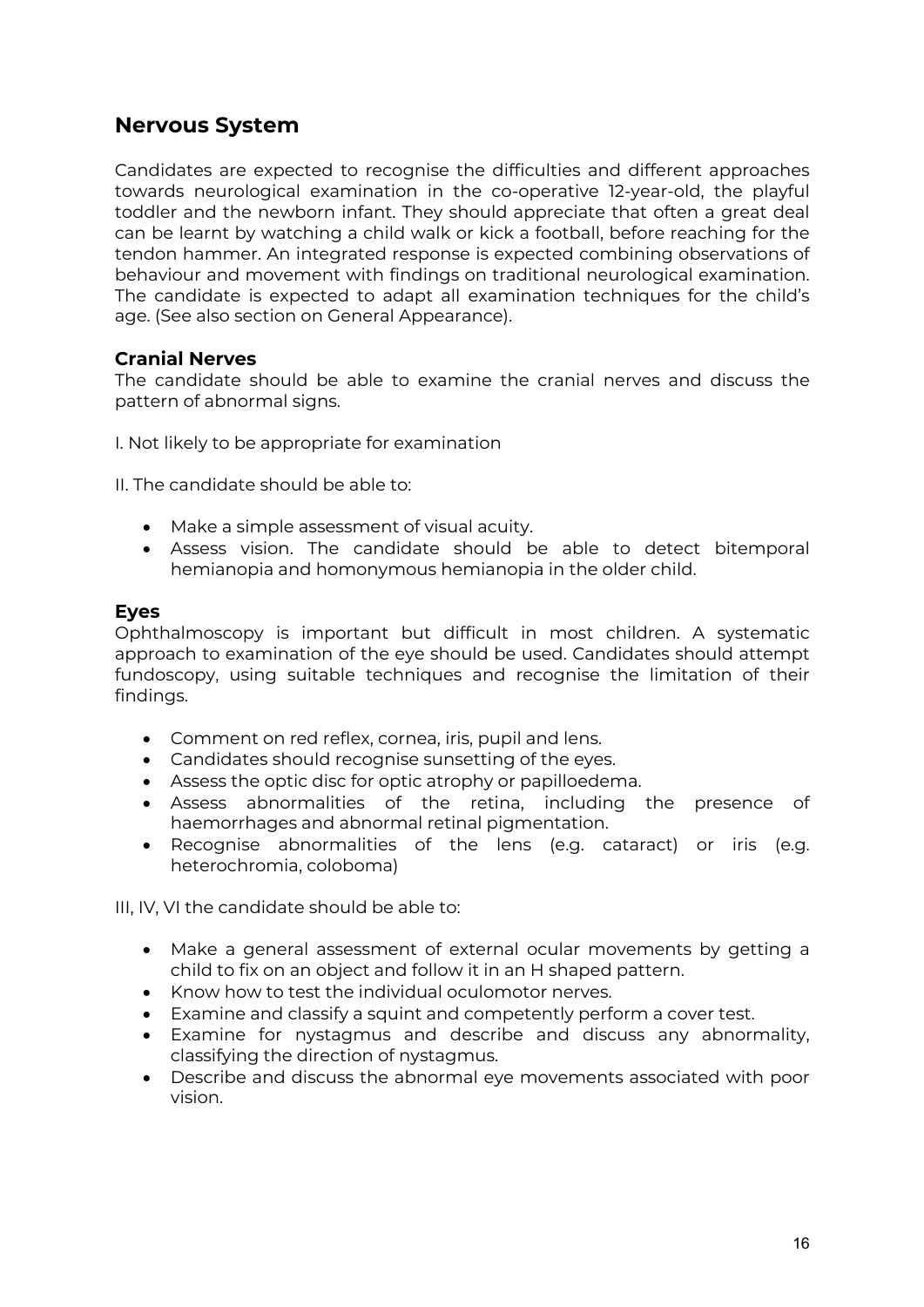# **The Pupil**

The candidate should be able to examine the direct and consensual response to light and the near reaction, and be able to diagnose and discuss Horner's syndrome, third nerve palsy and congenital abnormalities (e.g. coloboma).

- V. The candidate should be aware of the cutaneous distribution of the three components of the nerve, and the major muscles it innervates. They should be able to demonstrate the corneal response, the jaw jerk, the testing of masseter and temporalis, and cutaneous sensation.
- VII. The candidate should be able to demonstrate and appreciate the difference between an upper motor neurone and a lower motor neurone facial palsy.

The candidate should also be aware of neurological problems associated with facial palsy (e.g. altered taste, hyperacusis, altered lachrymation).

VIII. The candidate should understand hearing testing and the most appropriate choice of method according to a child's age and neurodevelopmental status. Simple assessment by history is appropriate. They should understand when it is appropriate to perform europhysiological tests, distraction testing, and cooperation testing and full tone audiometry.

The candidate should be able to carry out Rinné's and Weber's tests using a tuning fork.

- IX. This nerve will not be tested in the examination setting.
- X. The candidate should be able to recognise palatal deviation, and be aware that the palate deviates to the intact side in a unilateral palatal palsy.
- XI. The candidate should test the actions of sternomastoid and trapezius.
- XII. The tongue is best examined for abnormal movements as it lies at rest in the mouth. The candidate should be able to recognise and discuss:
	- A unilateral palsy (ipsilateral wasting fasciculation and deviation to the paralysed side).
	- Fasciculation. The examiners will have agreed that this sign is present and sufficiently obvious to be recognisable.

# **Higher Cortical Function**

Candidates should be able to make an assessment of high cortical function:

- Speech; fluency, naming capacity, repetition and comprehension
- Orientation
- Memory

Detailed assessment of complex disorders will not form part of the examination. An ability to make a confident approach to the child with learning difficulty is important as is initial assessment of the degree of learning difficulty.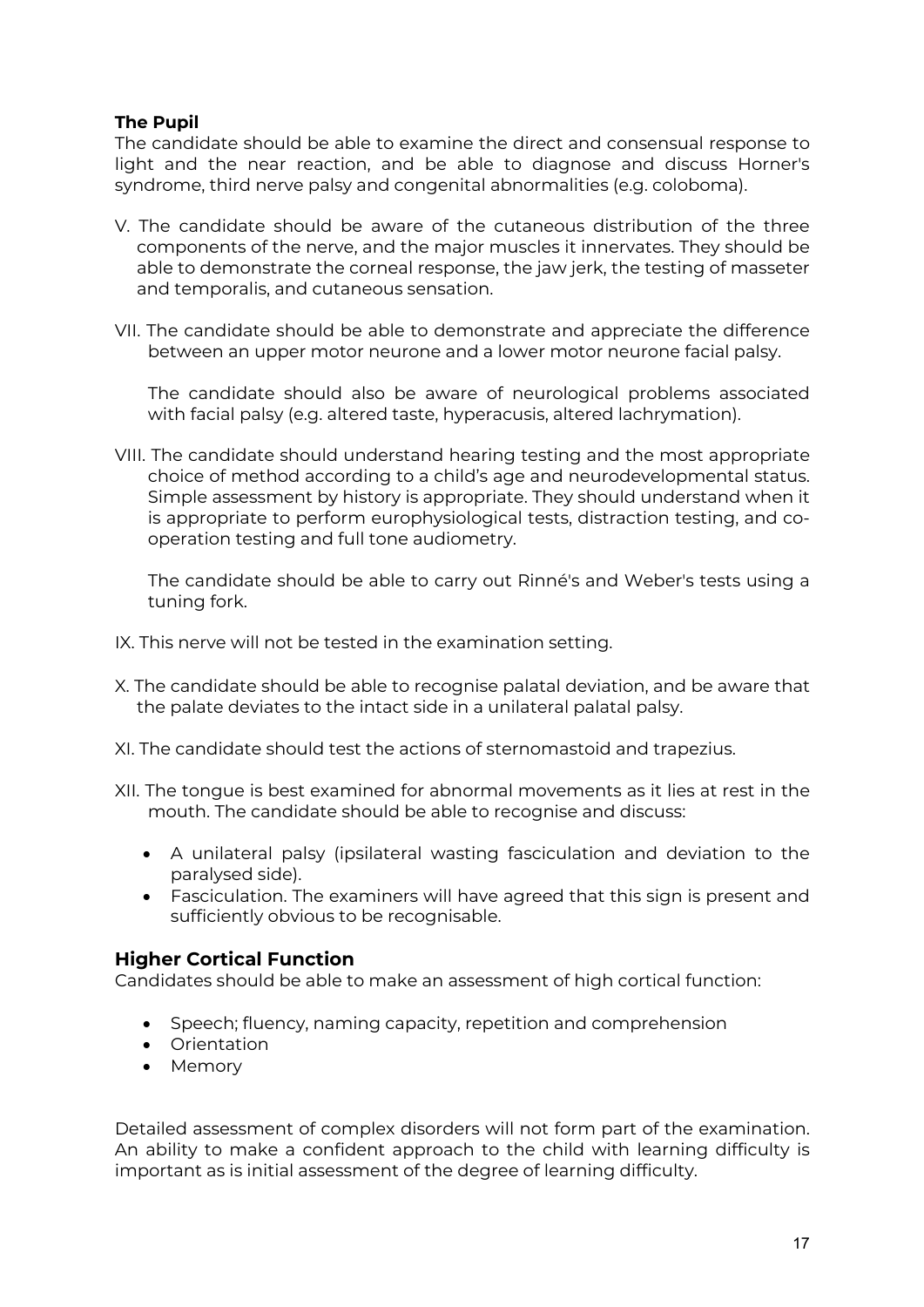# **Motor Functions**

The candidate should be able to assess appearance, power, muscle tone, reflexes and function. They should identify dystonia and recognise involuntary movements. Tics should be identified.

#### *Appearance*

The candidate should be able to identify muscle wasting and hypertrophy, fasciculation, movement disorders and secondary disorders (e.g. kyphoscoliosis).

#### *Tone*

Candidates should assess muscle tone. In the upper limb, the candidate should include examination of flexor tone at the elbow, and pronator tone at the wrist. In the lower limb, assessment of adductor tone at the hip, extensor tone at the knee, and plantorflexor tone at the ankle should be included. The candidate should be able to elicit spasticity, rigidity and hypotonia and interpret these findings in the light of other observation.

#### *Power*

Power should be expressed in terms of function related to the child's age. The candidate should be able to assess movements against gravity and with gravity eliminated. In the older child, a system of classification of power may be applied but this is not necessary.

#### *Coordination*

The candidate should be able to demonstrate appropriate techniques for assessing coordination in the upper and lower limbs.

# **Reflexes**

#### *Primitive Reflexes*

The candidate should be able to elicit the grasp, rooting, Moro and asymmetric tonic neck reflexes. They should understand the normal pattern of change with age and the implications of their observations.

#### *Tendon Jerks*

The candidate should be able to elicit the biceps, supinator, triceps, knee and ankle reflexes, the abdominal responses and the plantar responses.

# **Sensory Function**

The candidate should be able to demonstrate light-touch, proprioception, vibration sense and pin prick, providing appropriate testing materials are available.

#### *Light-touch*

The candidate should use cotton-wool and not drag the stimulus along the surface of the skin.

#### *Proprioception*

The candidate should show understanding of the sensitivity of joint position sense and be able to elicit upper limb drift with the eyes closed, or a positive Romberg's test.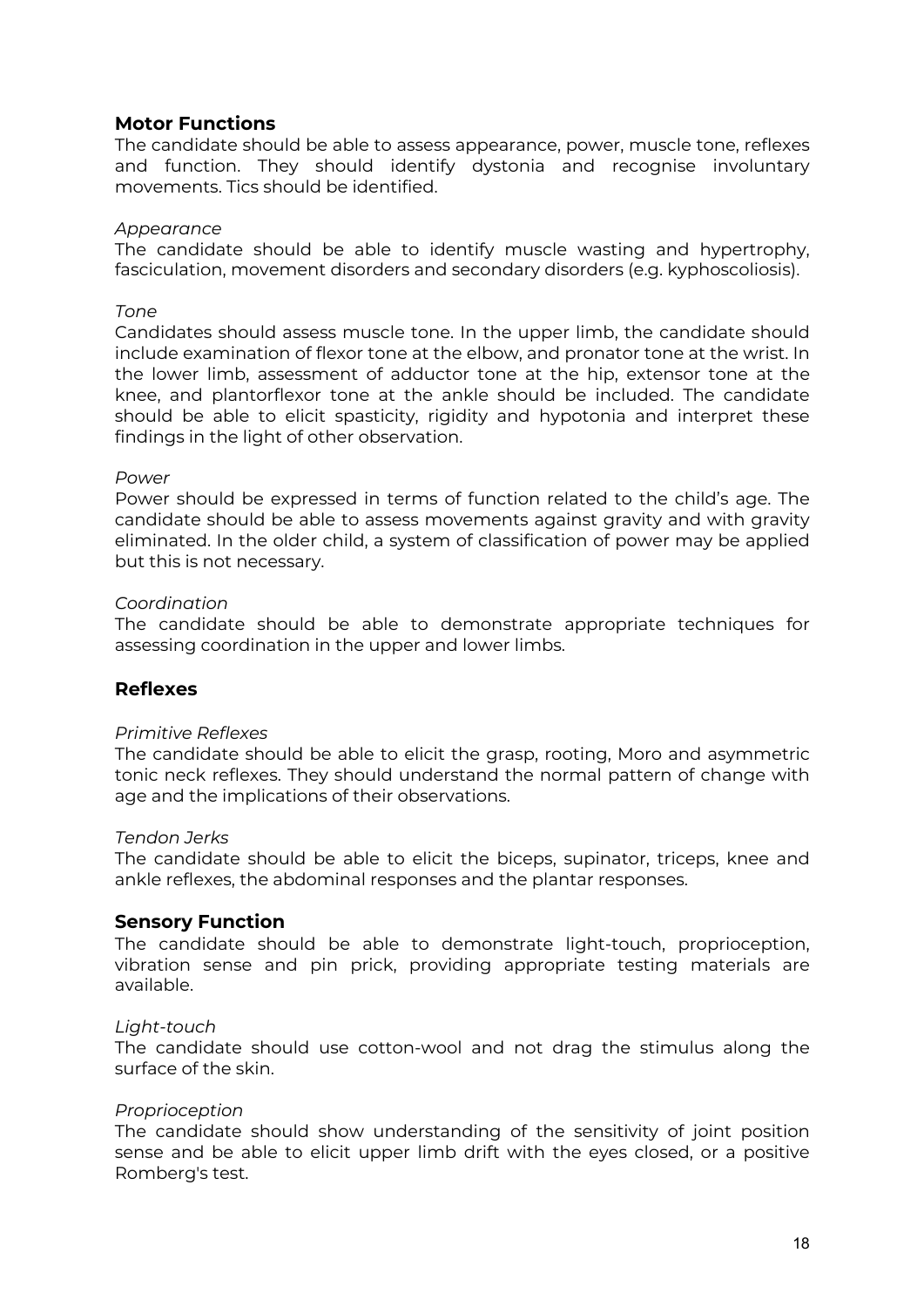#### *Vibration test*

The candidate should be given a suitable (128Hz) tuning fork.

#### *Pin prick*

The candidates are not expected to perform any procedure which may be painful or uncomfortable to the patient unless specifically invited to do so by the examiner. The candidate must be provided with appropriate, disposable sharps which do not penetrate the skin.

In testing sensation, the candidate should show understanding of:

- The need to move from areas of reduced to normal sensation when testing cutaneous sensitivity.
- The cutaneous distribution of sensory loss more commonly seen in clinical practice (e.g. cord lesion compared with peripheral nerve lesion).
- Sensory abnormalities which suggest non-organic sensory loss.

# **Patterns of Abnormalities**

Candidates are not necessarily expected to reach a diagnosis in a child with a neurological problem suitable for short case examination. Findings should always be described and the observations related to each other. Commoner patterns of abnormality include:

- Cerebral Palsy
- Hemiplegia/quadriplegia/diplegia
- Primary muscle disorders
- Hereditary motor sensory neuropathies

# **Cerebellar Function**

The candidate should be able to examine for nystagmus and recognise dysarthria. The candidate should be familiar with the finger-nose and heel-kneeshin tests. Dysdiadochokinesis in the upper limbs may be demonstrated in older children.

The candidates should recognise the unsteady ataxic gate and truncal ataxia. The association with abnormal head control and nystagmus (discussed previously) should be recognised. The candidate should be able to recognise more common conditions (e.g. ataxic Cerebral Palsy, ataxia-telangiectasia and Friedreich's ataxia).

# **Gait**

Candidates should be able to observe gait abnormalities. They should ask the child to perform tasks which he/she is happy and able to perform. Ideally the child's legs should be visible and socks and shoes may need to be removed. Gait should be described and interpreted in the light of other findings (e.g. waddling gait implies pelvic girdle weakness, an important cause of which is Duchenne Dystrophy).

The candidate should be able to recognise, and sensibly discuss gaits including those associated with: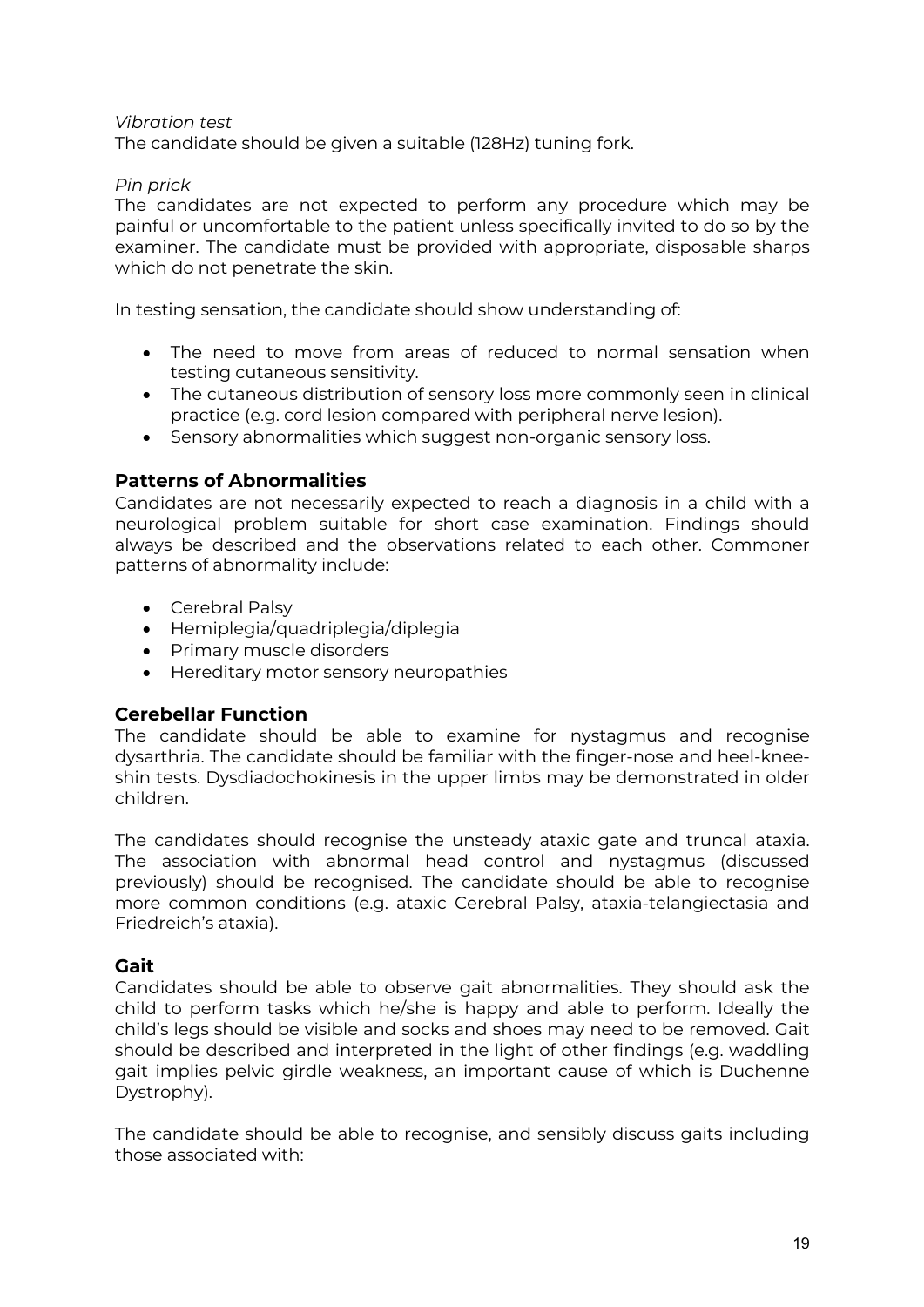- Myopathy (waddling)
- Hemiplegia
- Spastic diplegia
- Cerebellar ataxia
- Painful limb (antalgic gait)
- Foot drop
- Trendelenburg gait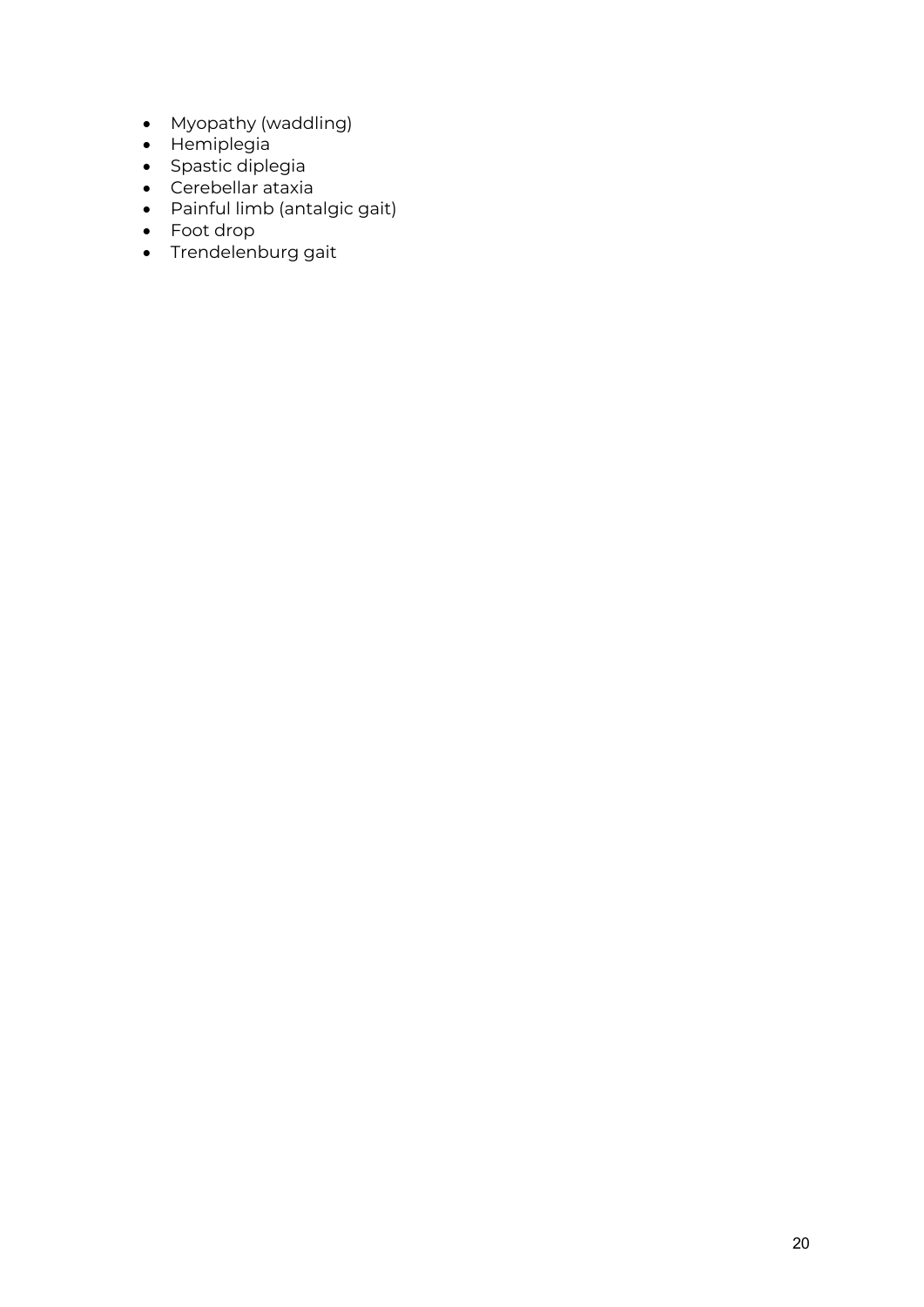# **Endocrine System**

# **Patterns of Abnormalities**

Many of the techniques required to examine the endocrine system have been discussed previously. Candidates are expected to be familiar with a number of specific techniques. In many cases good observation is the key skill. (See also section on General Appearance).

Candidates should be able to examine and comment upon:

• The thyroid gland and features of thyroid disease

Candidates should be able to examine the thyroid gland and detect any focal or general abnormalities (e.g. solitary nodules or goitre). They should be aware how to inspect the gland, to observe during swallowing and to palpate from behind the child if possible. Attention should be paid to related structures and tracheal displacement. Candidates should be able to assess overall thyroid status and note the features of dysthyroid eye disease.

# **Growth**

Candidates are expected to be able to assess a child with growth problems. They should assess growth on an appropriate chart which the candidate completes or on which the child's growth measurements have been entered previously. They should demonstrate familiarity with inherited growth patterns, height, length, weight and head circumference and understand growth velocity charts. Candidates are also expected to make a brief assessment of a child's height and weight for age on simple inspection. They should note variations in normal growth and abnormal patterns of growth including those without a primary endocrine cause, hormone deficient states and growth abnormalities associated with recognised syndromes (e.g. Marfan's syndrome, Cornelia de Lange, Turner's syndrome, achondroplasia, Russell Silver syndrome).

# **Pubertal status/genitalia**

Candidates are advised not to examine the genitalia if this would embarrass or upset the child. If appropriate, examination of the female genitalia is by simple inspection. The male genitalia should be inspected, common abnormalities of the penis recognised and descent of the testes determined.

The candidate should be able to assess pubertal status on simple examination using the Tanner stages. Approximate assessment of testicular volume may be expected but the candidates are not expected to use an orchidometer.

# **The child with diabetes**

The candidate should understand that in most children with diabetes there will not be abnormal findings. They should know how to examine injection sites, note lipoatrophy, lipohypertrophy and be aware of rare complications of diabetes.

#### **Adreno-cortico insufficiency**

Most children will not have signs. Candidates should recognise the features of hypoadrenalism. They should know to look for pigmentary changes and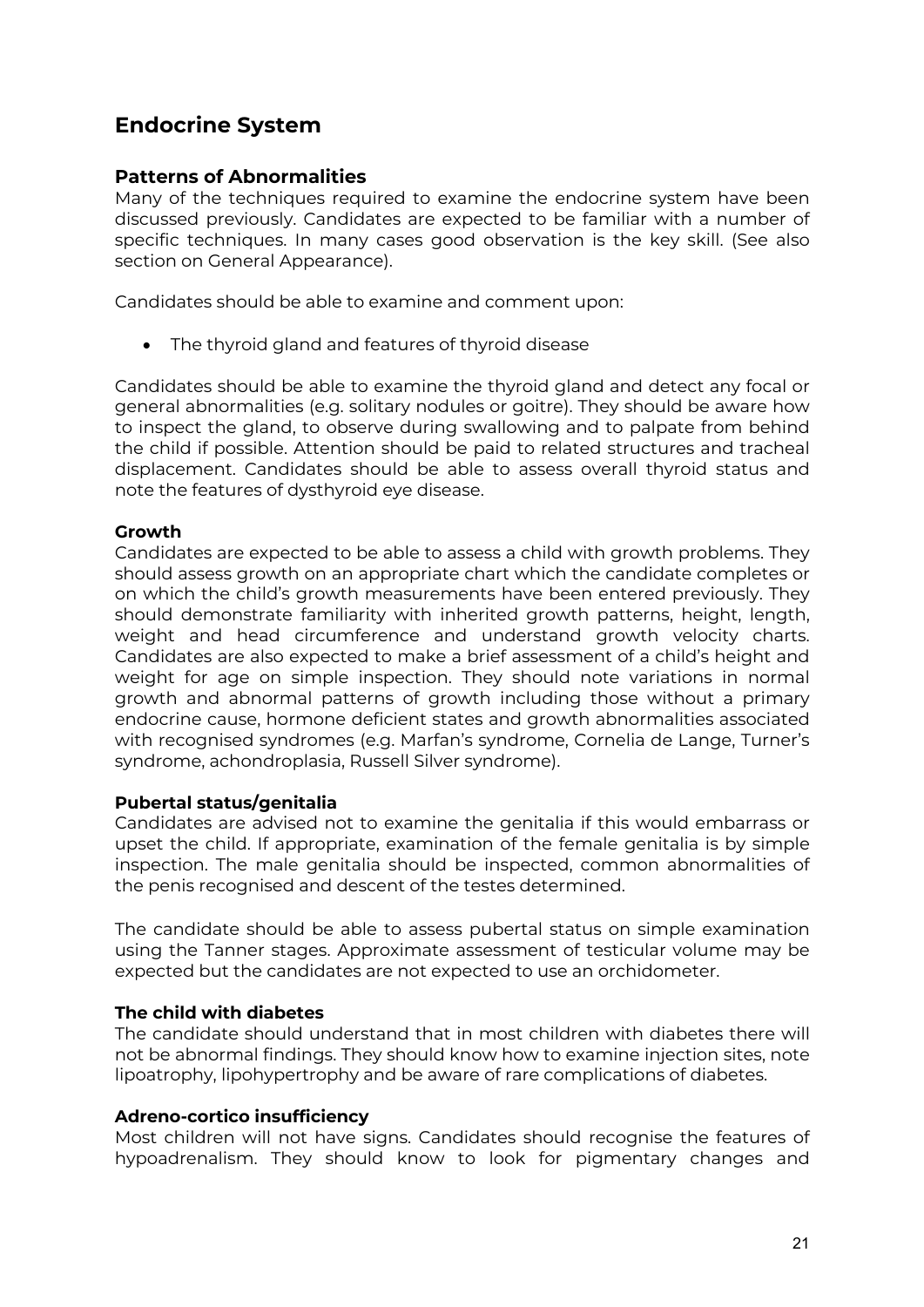hypotension in Addison's disease. They should be familiar with the features of congenital adrenal hyperplasia.

### **Cushingoid features**

Candidates should be able to recognise the features of primary or secondary excess of corticosteroids. They should comment upon abnormal distribution of fat, striae, hypertension, abnormal facies and adrenal virilism.

#### **Obesity**

Candidates should be able to assess simple obesity and specific endocrine disorders (e.g. cushingoid features) and understand the different growth features.

#### **Disorders of lipid metabolism**

The candidate will be expected to be aware of the clinical manifestations of abnormal lipid disorders (e.g. premature arcus, xanthelasma and xanthomata).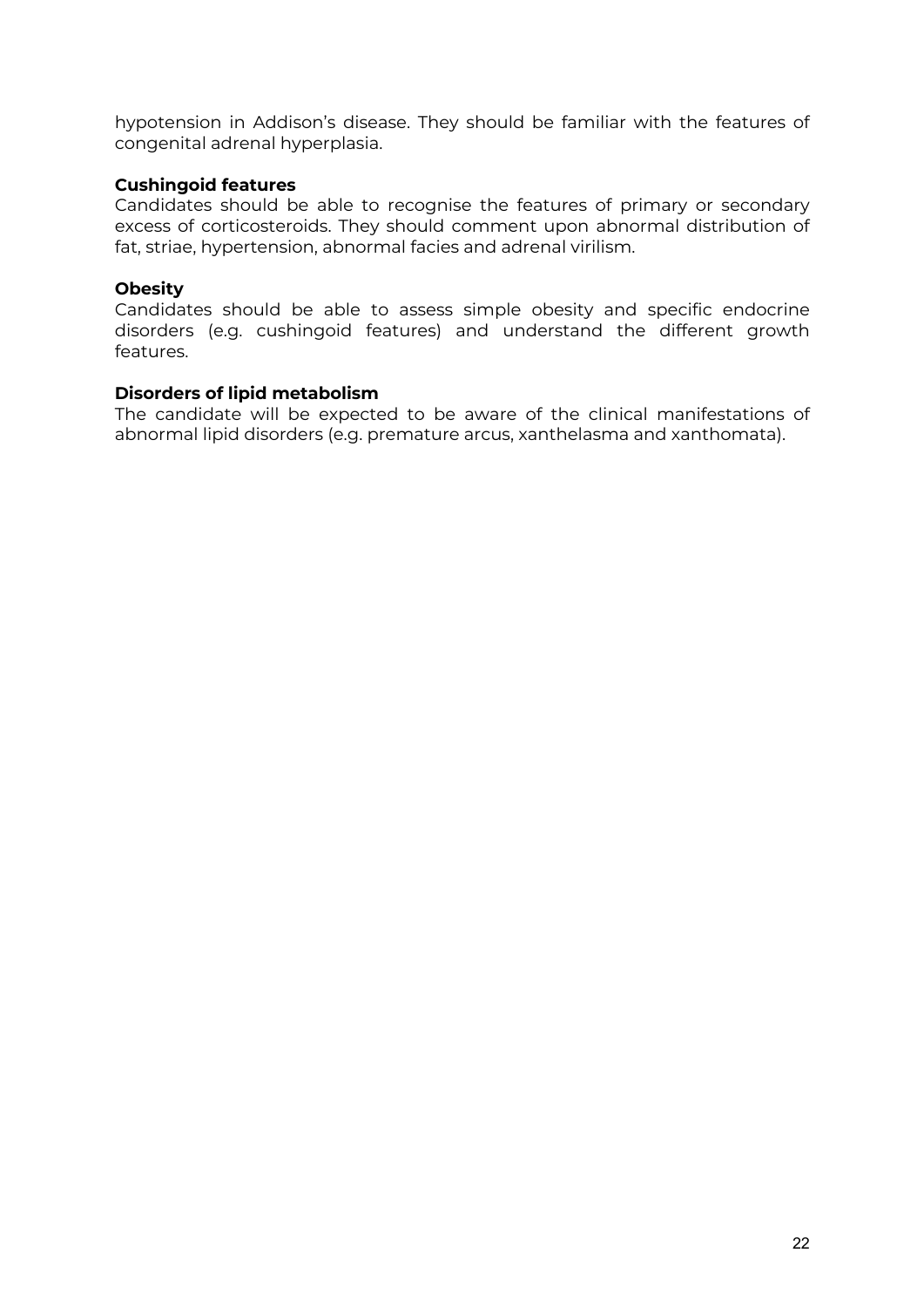# **Locomotor System**

A clear introduction to the child will be given by the examiners. A structured approach is required to include an assessment of gait, arms, legs and spine (see also section on General Appearance).

# **General Locomotor Examination**

#### *Gait*

The candidate should be able to differentiate by inspection normality from abnormality, and to characterise abnormal gait patterns (as above).

#### *Joint appearance and movement*

The candidate should be able to differentiate by inspection normality from abnormality and to specify abnormality with respect to swelling, deformity, restricted movement. They should note number and distribution of joints involved in arthritis and understand the significance of these findings. They are expected to be able to examine for associated abnormalities (e.g. psoriasis).

#### *Muscle wasting*

The candidate should be able to differentiate by inspection normal and wasted muscles, to differentiate global from localised wasting, and to specify involved muscles or groups.

#### *Function*

The candidate should be able to assess function with relation to activities of daily living e.g. mobility and dressing.

# **Examination of Individual Regions**

The candidate should look, feel, and assess active and passive movement of joints in the examination of hands, elbows, shoulders, spine (cervical, thoracic, lumbar), hips, knees, feet and ankles. The examination should be based on the "look, feel, move", approach to each joint and function may be assessed (e.g. gait for hip, knee and foot/ankle). The candidate should be able to:

- Detect abnormalities at these regions.
- Differentiate joint disease from periarticular lesions.
- Define and describe joint abnormality in terms of joint inflammation and/or damage.

The candidate should be able to detect the following signs at non-axial joints: increased warmth, swelling (fluid, soft tissue, bony) fluctuance, joint-line tenderness, coarse crepitus, restriction of movement, stress pain, associated muscle wasting and weakness. The candidate should be able to recognise the associated systemic and multisystem feature of arthritis and connective tissue disease and the need to assess other systems as appropriate.

# **Patterns of Abnormalities**

The candidate should be able to recognise the clinical presentation, and compose an appropriate differential diagnosis for the following: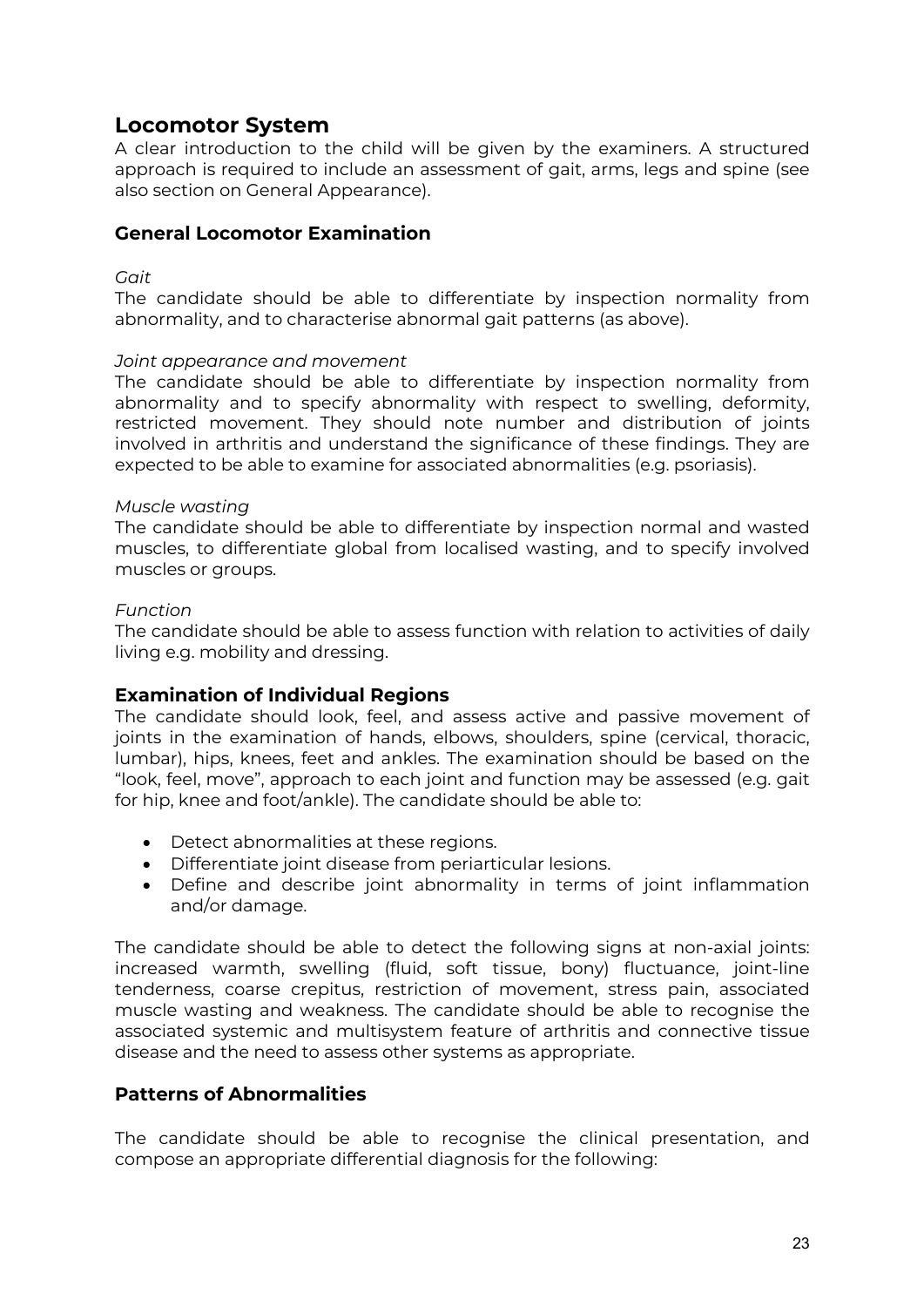- Acute monoarthritis
- Chronic monoarthritis, Oligoarthritis and Polyarthritis
- **Scoliosis**
- Dislocated hip and developmental dysplasia at the hip
- Contracture syndromes including arthrogryposis
- Congenital deformities
- Functional gait abnormalities
- The limping child

The role of a musculoskeletal screening examination (pGALS)

- The pGALS screening examination (paediatric Gait, Arms, Legs and Spine) is simple and quick and helps to localise the site of joint problems.
- pGALS is very useful to identify the pattern of joint involvement especially where symptoms are illocalised
- The pGALS screen findings help to focus a more detailed regional examination (as given above) of the affected joint(s)
- An example of use of the pGALS screen follows;

The examiner at the Musculoskeletal / Other station tells you;

"This mother has noticed a problem with her child's walking - please comment on what you see and examine the child appropriately."

The child is sitting in a chair and you notice a swollen knee and thigh muscle wasting and tell the examiner this.

*Firstly, check the child is not in pain and before requesting the child to walk and observe for limp. Then you request the child to lie supine on the couch and focus your examination on the child's legs with inspection, palpation, movement of the knee and assess for leg length discrepancy, Baker's cyst and quadriceps wasting*.

You present your findings at the knee and comment on the gait.

*The examiner asks you to comment on the differential diagnosis - and you list the causes of a swollen joint, comment on red flags to suggest sepsis and any features to suggest chronicity.* 

The examiner asks you what further aspects of the clinical assessment are needed.

*You would be expected to comment on what the history (e.g. pointers to infection, reactive arthritis, inflammatory arthritis, and trauma) and be expected also to comment on the importance of a pGALS screen to assess for joint involvement elsewhere which may influence the differential diagnosis.* 

The examiner may ask you to perform the pGALS screen or a part of it and may ask what in particular you would be looking for – e.g.

- *cervical spine, symmetrical hip and ankle joint involvement (polyarticular Juvenile Idiopathic Arthritis)*
- *asymmetrical finger and toe joint involvement and psoriasis changes to nails or skin patch (psoriatic arthritis)*
- *thin, small child with arthritis at the hip and knee (inflammatory bowel disease and associated chronic arthritis)*
- *scoliosis (in the child with a leg length discrepancy)*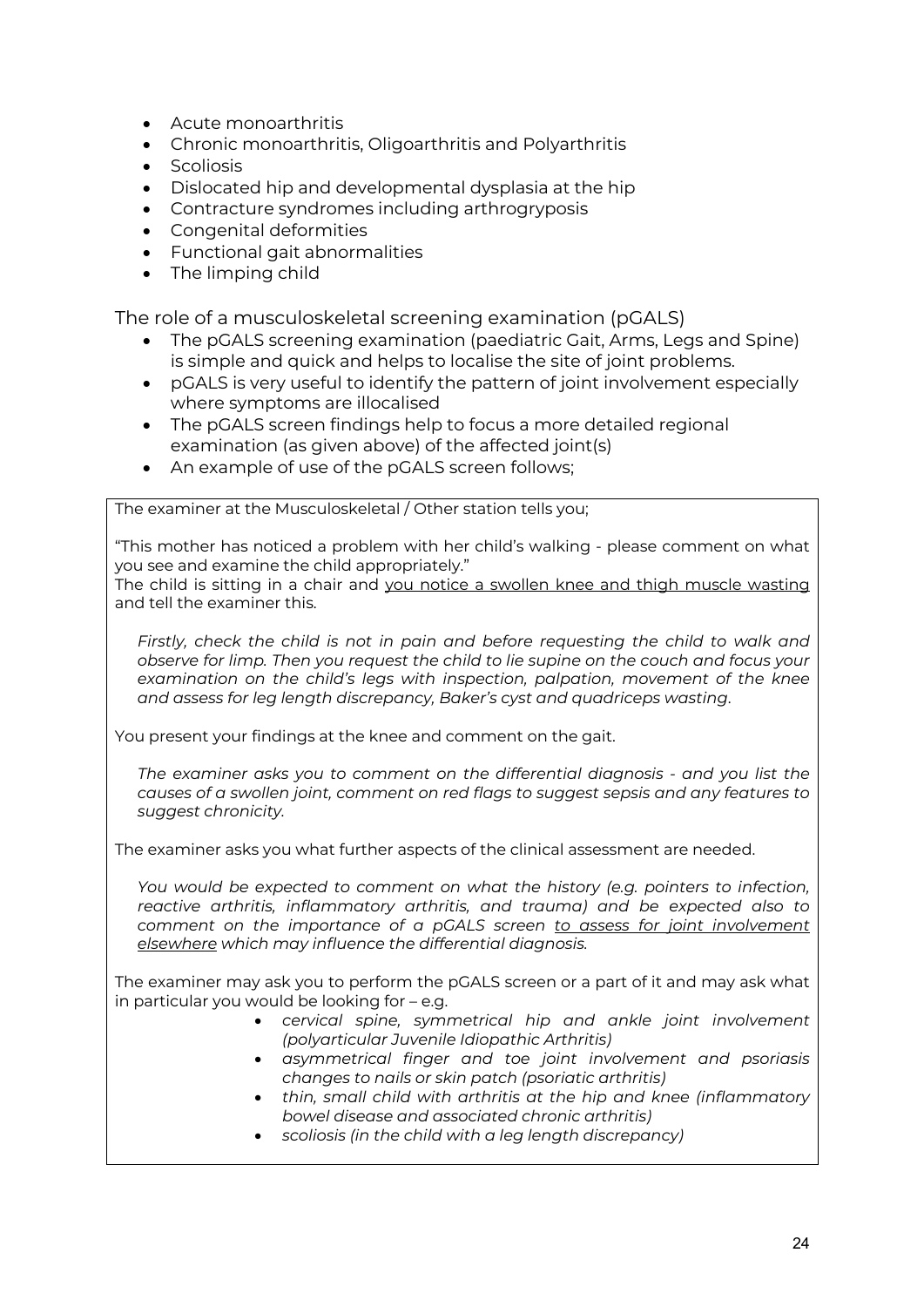# **Skin**

The candidate should be able to:

Identify and describe individual skin lesions, e.g.:

- Macules
- Papules
- Vesicles
- Purpura
- Telangiectasia
- Haemangioma
- Other congenital naevi

Recognise common or important skin disorders, e.g.:

- Eczema
- Psoriasis
- Urticaria
- Cutaneous candidiasis
- Herpes zoster
- Dermatitis herpetiformis

Identify and sensibly discuss the significance of certain skin manifestations, e.g.:

- Erythema nodosum
- Butterfly rash
- Lymphoedema
- Hyperpigmentation
- Hypopigmentation

Identify and sensibly discuss abnormalities of nails or hair:

- Onycholysis
- Nail pitting
- Alopecia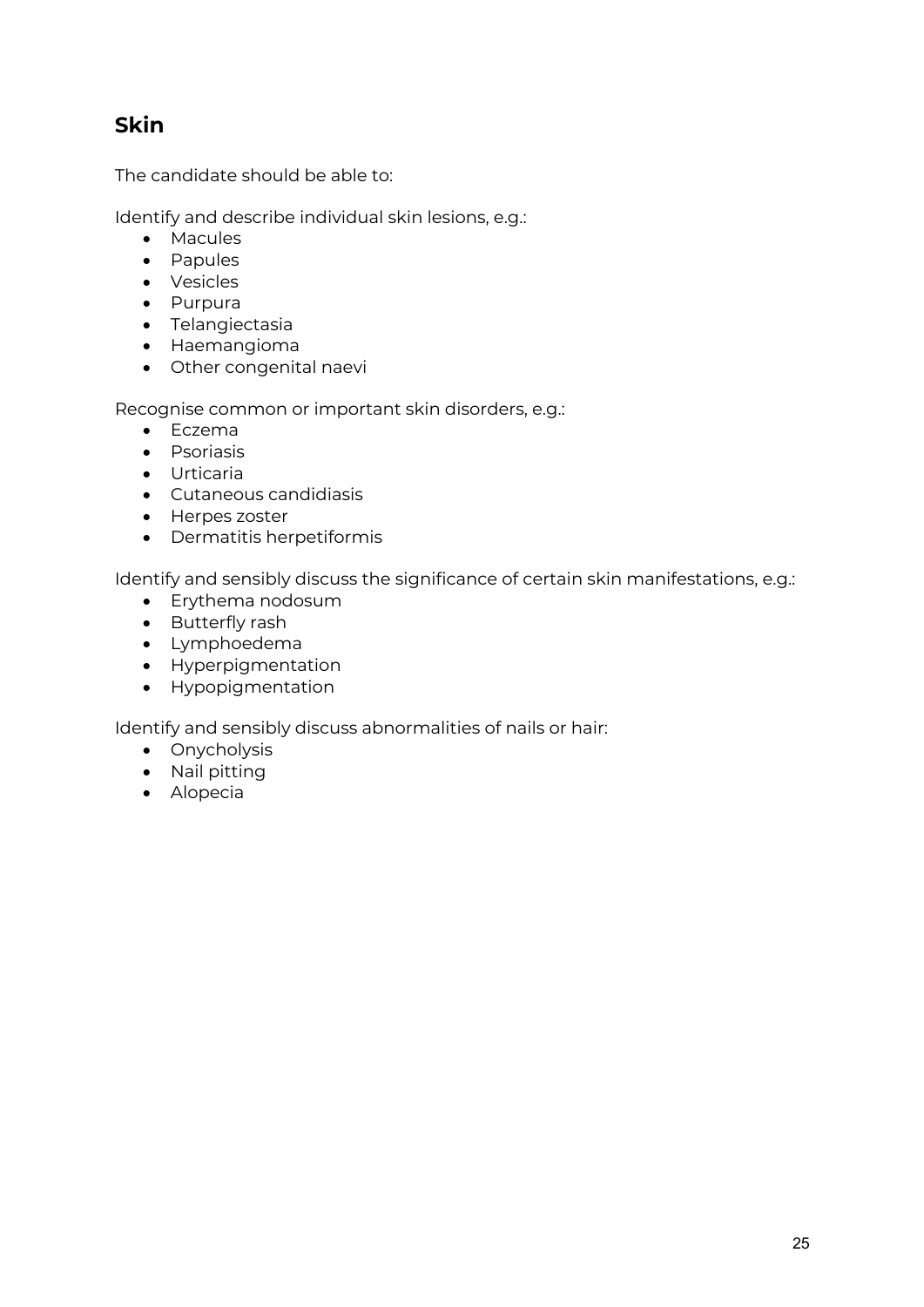# **Ear Nose & Throat**

The candidate is expected to make a competent examination of the ear, nose and throat and associated lymph nodes. (See also section on General Appearance).

# **Ears**

The candidate should direct the child's parents to assist in holding the child appropriately while the ears are examined. The auriscope should be held in such a way that movement of the child does not allow injury to the external meatus. Candidates should be able to recognise conditions including otitis externa, ear wax, otitis media, chronic serous otitis media (glue ear), perforated ear drum, grommets.

#### **Nose**

The examination of the nose is simply by inspection and observation. The candidate should know how to examine the anterior nares with an auriscope.

#### **Throat**

Assisted by the parents in the younger child, the candidate should know how to examine a child's posterior pharynx and tonsillar region. In the co-operative child this should be achieved without causing the child to gag. The candidates should recognise conditions such as acute inflammation, tonsillar hypertrophy and congenital abnormalities.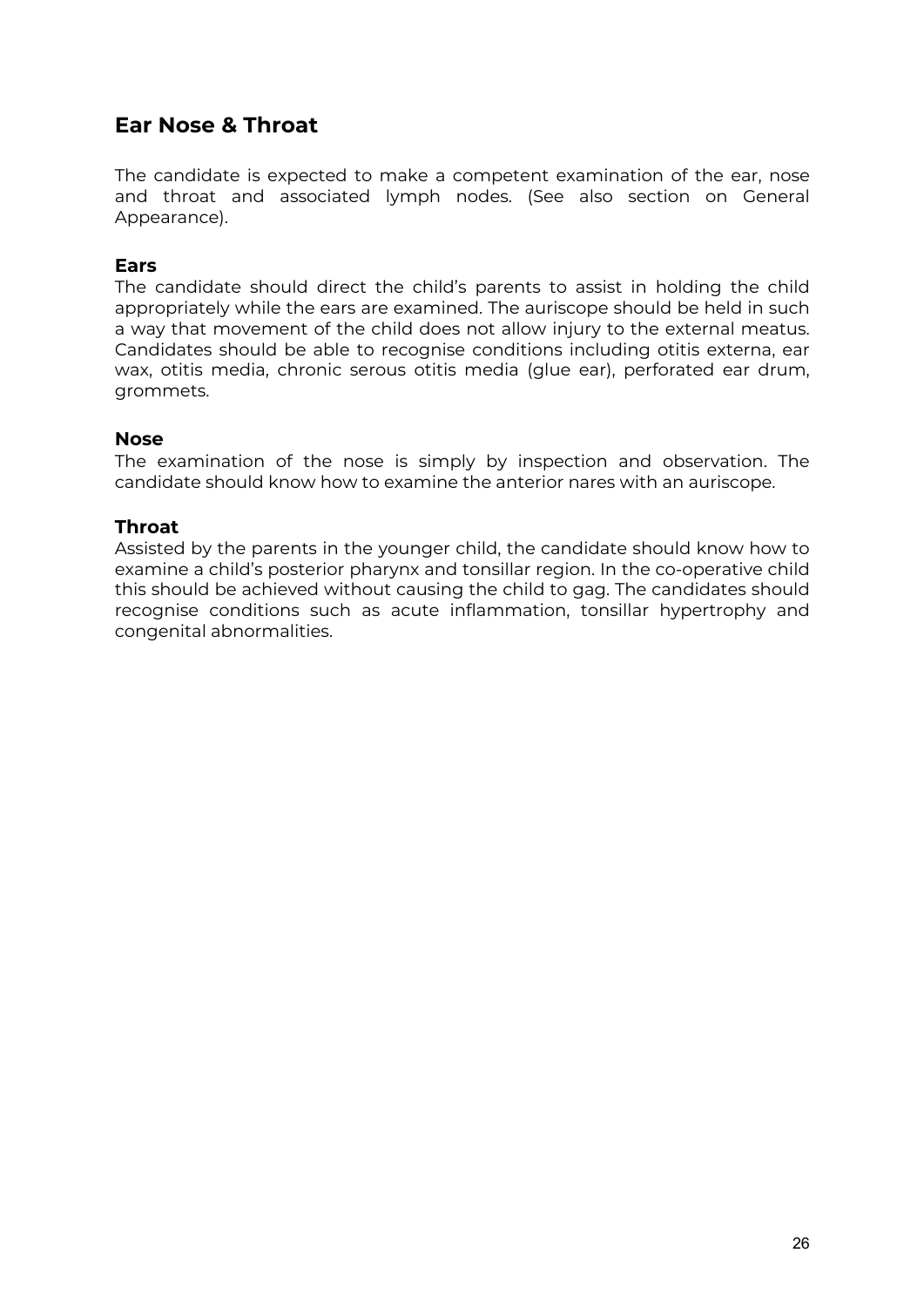# **Diagnostic Imaging**

Candidates are expected to examine and interpret plain radiographs and other frequently used diagnostic images. This can be used in the context of a child who is being examined or in isolation. Selection of diagnostic images should emphasise the techniques which are used in acute medicine and surgery. Plain radiography is ideal. The candidates are expected to understand other commonly used diagnostic techniques.

The candidate should be able to recognise the type of diagnostic image. They should demonstrate a systematic approach to the interpretation and be aware of the limitations of the different techniques. They should be able to recognise and interpret diagnostic images at the level which one would expect of a new specialist registrar.

| <b>SYSTEM</b>    | <b>SUITABLE</b>          | <b>UNSUITABLE</b>                |
|------------------|--------------------------|----------------------------------|
| Respiratory      | chest x-ray<br><b>CT</b> | bronchogram<br>VQ scan           |
|                  |                          |                                  |
| Cardiovascular   | chest x-ray              | ultrasound<br>catheter studies   |
|                  |                          | arteriography                    |
| Abdominal        | abdominal x-ray          | ultrasound                       |
|                  |                          |                                  |
| Renal            | abdominal x-ray          | ultrasound                       |
|                  | DMSA/Mag 3               | intra-operative                  |
|                  | <b>MCUG</b>              | techniques                       |
|                  | CT/MR                    | <b>IVU</b>                       |
| Liver            | Hida or equivalent       | ultrasound<br><b>ERCP</b>        |
|                  | abdominal x-ray          |                                  |
| Gastrointestinal | abdominal x-ray          | endoscope radiology              |
|                  | contrast swallow/meal    | isotope studies                  |
|                  | contrast enema           |                                  |
|                  | isotope Meckel's scan    |                                  |
| Neurology        | CT/MR<br>skull x-ray     | contrast myelography             |
|                  | neonatal brain           | arteriography<br>isotope studies |
|                  | ultrasound               |                                  |
| Bones and joints | plain radiology          | arthrography                     |
|                  | isotope bone scan        | ultrasound                       |
|                  |                          | bone age                         |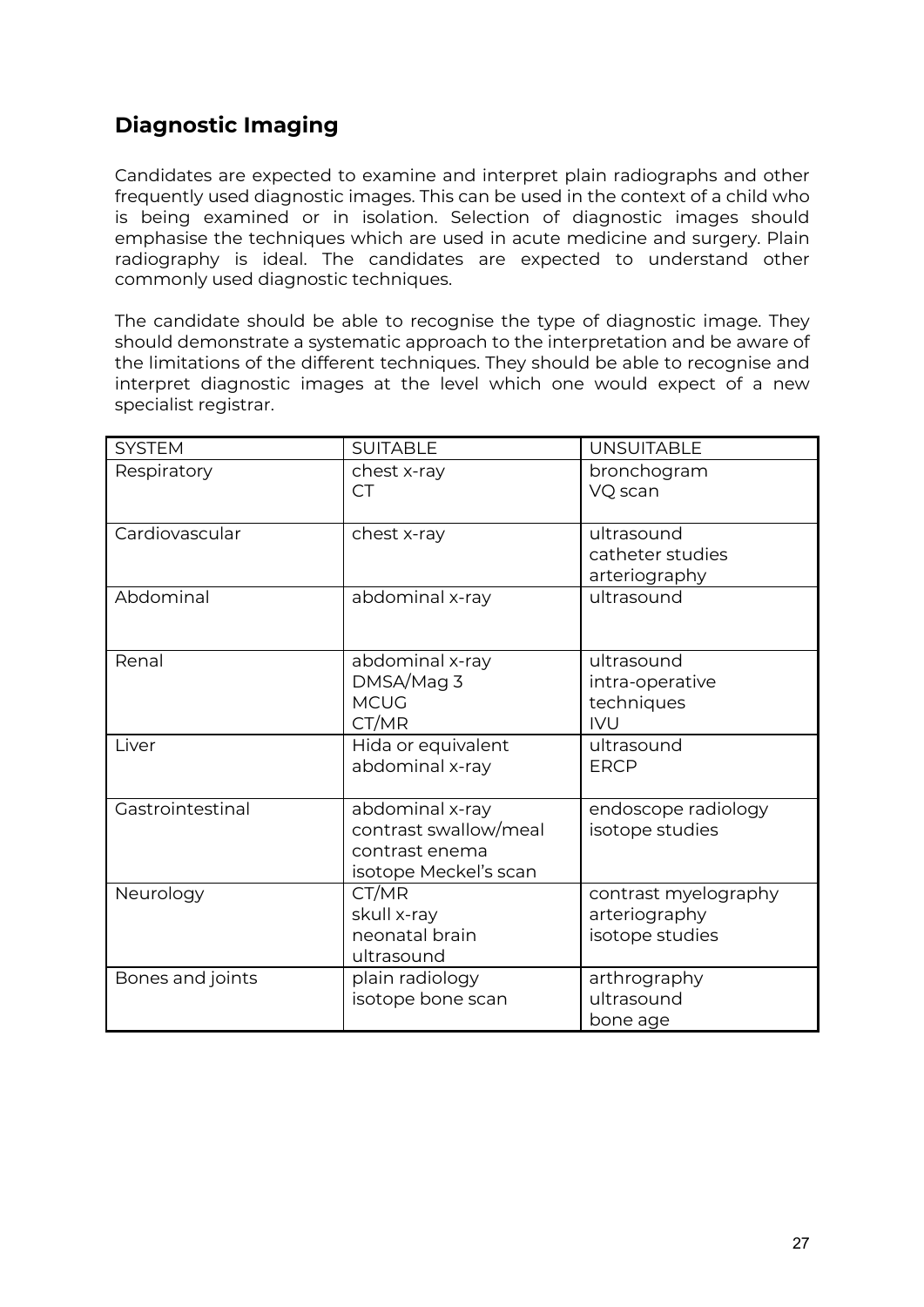# **Developmental Assessment: Age 0 – 5 years**

- 1 x 23-minute station
- Candidate will have 10 minutes to gather history from the role player, with 2 further minutes to briefly summarise the important points to the examiner
- Candidate will have 8 minutes to undertake description of the developmental assessment and briefly summarise the important points and provide a diagnosis and/or developmental age to the examiner.
- Candidate will have 3 minutes to discuss management planning with the examiner.
- System focus in each station could be any of the following:
	- **Gross motor** posture and movement
	- **Fine motor** vision and manipulation
	- **Speech and language** hearing and speech
	- **Social and Communication skills**
- 1 scenario per station
- All scenarios are reviewed by examiners to agree on standards laid out within these documents.
- Examiners will explain task to candidates
- The precise mix of cases will vary across exam days
- The good candidate will
	- Show a good approach and system of examination
	- Interpret signs that are presented
	- Discuss differential diagnosis and management with the examiner

Full developmental assessment is not possible within the time available in the Development Station and candidates will be presented with 1 or at most 2 areas of developmental assessment to undertake.

Candidates have 23 minutes in this station, which is divided into 2 parts. The first part will be to undertake a focused developmental history and the 2<sup>nd</sup> part will be to describe the process of the developmental assessment posed by the examiner.

Candidates should use information from any universal cues provided in the station to help build the clinical picture. Examiners will then provide further dependant cues according to the assessment process the candidate describes.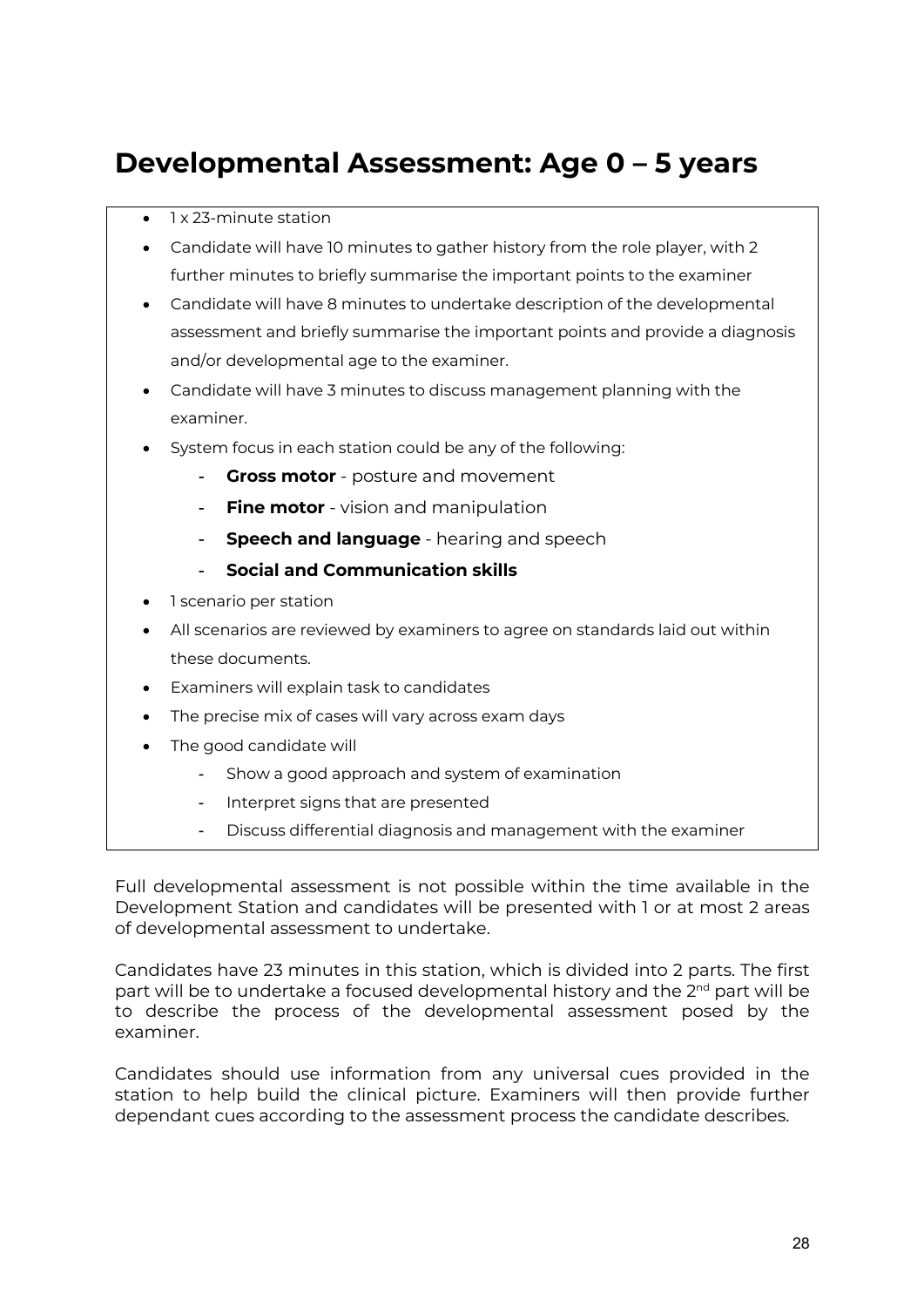Candidates will be expected to offer a view on the child's neurodevelopmental status. Candidates should be expected to assess development in children between 0-5 years of age. (See also section on General Appearance).

Candidates should be confident and proficient in assessing development in these four categories:

- **Gross motor** posture and movement
- **Fine motor** vision and manipulation
- **Speech and language** hearing and speech
- **Social and Communication skills**

They should understand the confidence that they should place on their findings. There is no prescribed set of developmental tests. Use of any set of appropriate milestones is acceptable.

Within each developmental category it should be possible to define developmental age within 2-3 months before 2 years of age, and within 4-6 months between 2 and 5 years of age.

The candidates should present their findings based on the specific task presented to them. The estimated developmental age should be supported by evidence of the age-appropriate skills which the child can perform and the observation that a child is not able to perform a skill which might be expected of a slightly older child.

Interpretation of the developmental assessment should be made with regard to the range of normal findings and in the context of a child's illness or other associated condition. If neurodevelopmental delay is suggested, the candidate should be able to comment on the confidence and significance of this finding.

In the Development station the candidate should be able to discuss appropriate management steps for the child with developmental problems.

# A few things to note:

The developmental toys will be available from the very beginning of the Development station and will remain available throughout the station.

*Candidates will be expected to NOT ask questions about the specific domain which is the topic of the station while taking the history from the role player. For example, if it was a fine motor assessment they would be expected to not ask the role player specific questions about fine motor skills, such as when was your child first able to pick up little objects. For a Speech, Language and Social Communication focus, you would be expected to NOT ask questions of the role player like when did the child start babbling or is your child able to feed themselves with a spoon. For gross motor, candidates would be expected to avoid asking the role player questions such as when did your child start sitting, standing walking etc… Rather, those types of inquiries would be reserved for the second part of the station, where candidates would be expected to get this aspect of the history from the examiner while describing their developmental assessment.*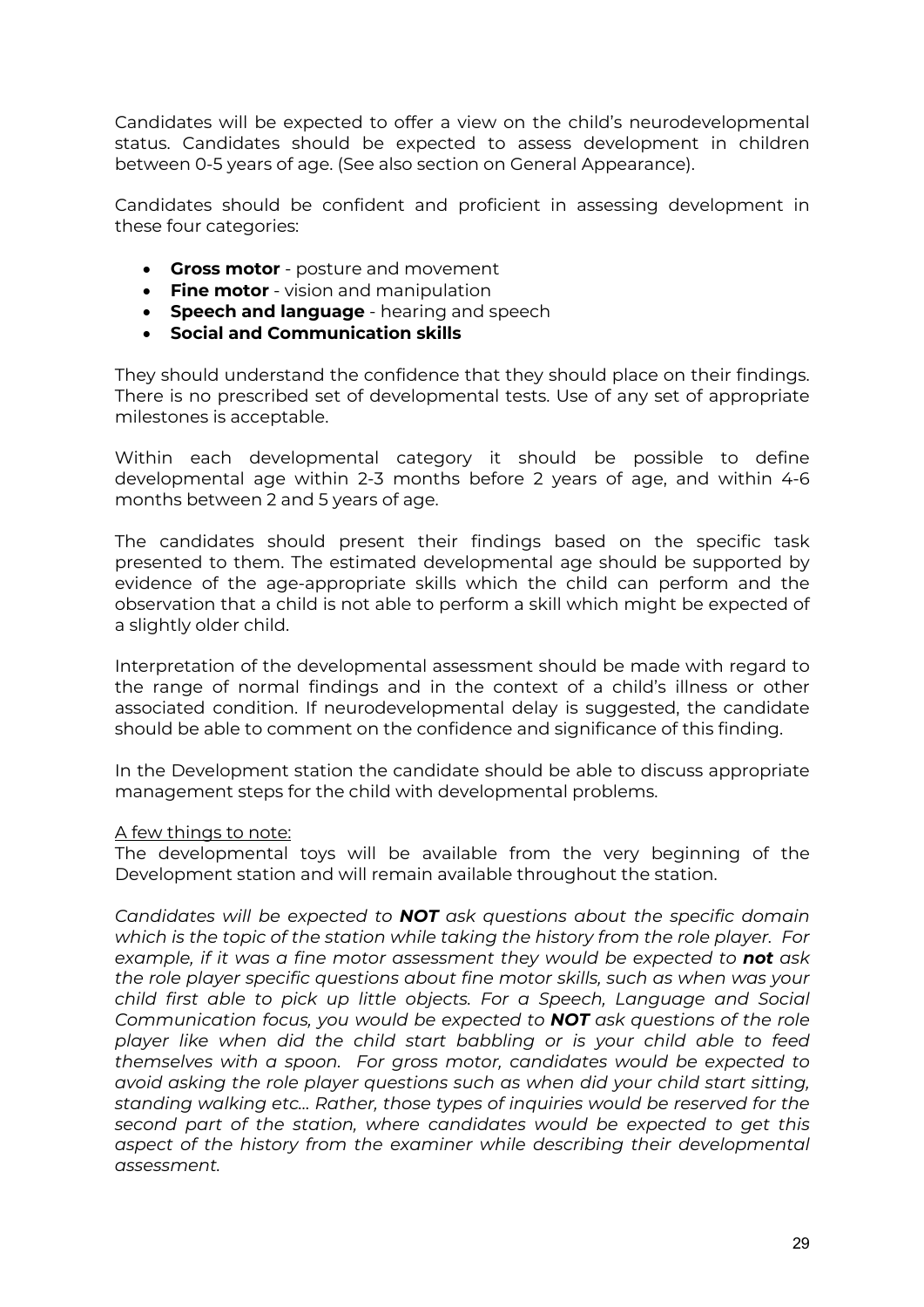# **Examples of Scenarios generated for this station**

This station examines the candidate's ability to assess specifically requested areas in a child with a developmental problem.

This may be a child with a neurological problem or syndrome who is developmentally delayed, or it may be a child who has an abnormal pattern of development e.g. autistic spectrum disorder.

# **Example 1**

4-year-old with right hemiplegia. Please gather the relevant Developmental history from the Role player and with the examiner describe the assessment of his **fine motor skills**.

Examples of tools that might be considered:

- 12 x 1-inch blocks
- **Scissors**
- **Colouring pencils and paper**
- **Small threading beads**
- **Picture book**

What might be expected:

To the role player: Information gathering/Developmental History.

To the examiner: Description of the Assessment of building blocks skills 12 block tower or patterns of three steps using 6 blocks or more (9-10 blocks and can copy a 3-block pattern at age 3)

Assessment of whether the child can cut paper (age 3)

Assessment of whether the child can draw a man with head, body, legs and arms Assessment of whether the child can copy an X, V, H, T and O?

Assessment of whether the child can write his or her name

Assessment of whether child can lace small beads (large at 3)

Assessment of whether child can turn the pages of a book

Assessment of whether the child can perform well using both hands? – would be looking for the functional use of right hand – is it a prop? Can the child open a yogurt or a packet of crisps?

Vision – does he have a field defect obviously impairing fine motor skills?

# **Example 2**

3-year-old girl with Downs Syndrome. Please gather the relevant Developmental history from the Role player and with the examiner Describe a Speech and Language assessment.

Tools may include small everyday objects and pictures

What might be expected:

To the role player: Information gathering/Developmental History. To the examiner: Enquire, first cooing, babbling, words – when was first word with meaning, is she putting 2 words together – explore to ensure whether she is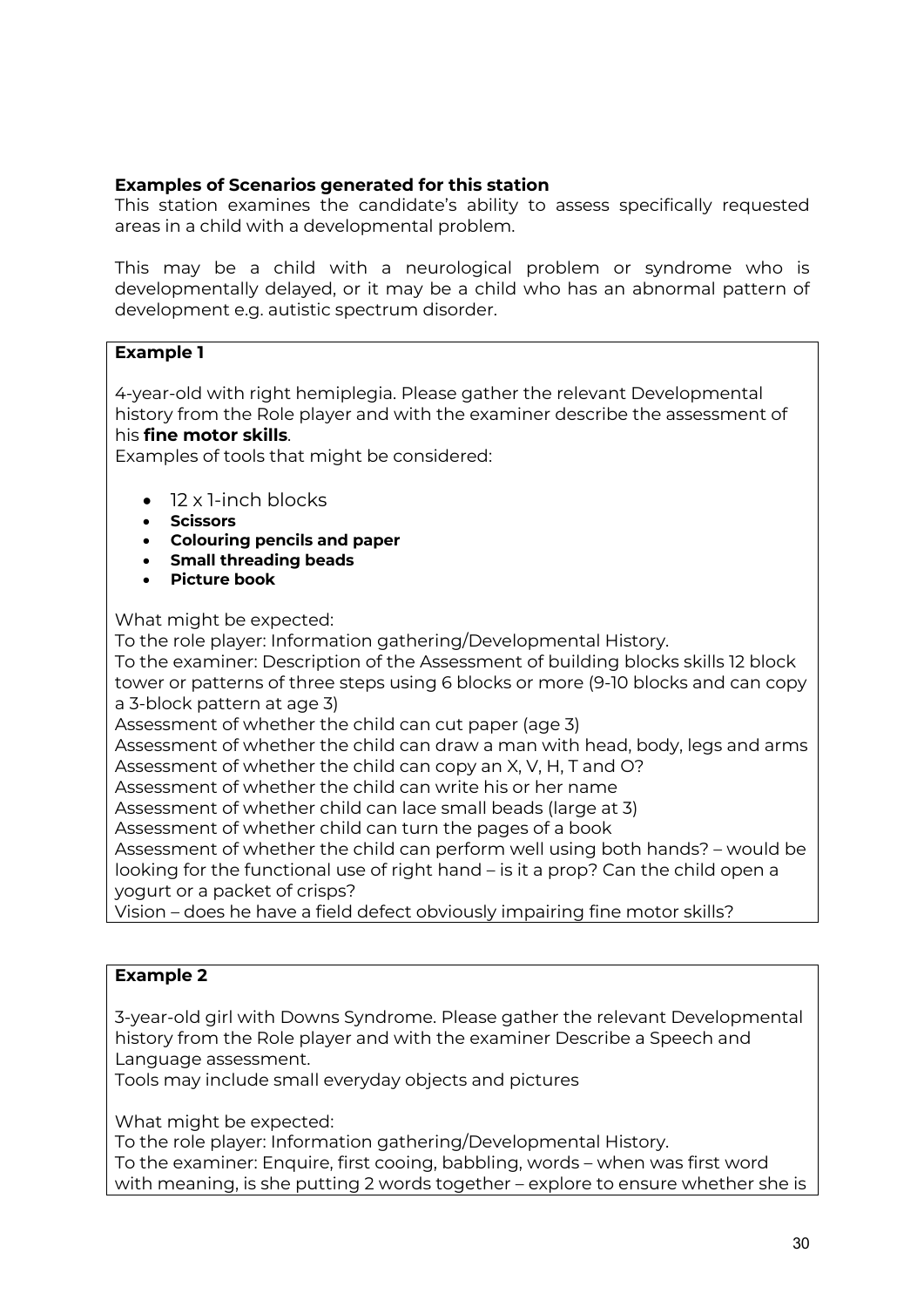putting 2 words together, concerns about hearing, ENT interventions Assessment of concentration and attention Assessment and understanding Following a one or two stage command Does she know body parts? Assessment of object recognition and selection Assessment of picture recognition and selection Imitation of sounds and words Words together – noun phrases and verb phrases

# **Example 3**

4-year-old child whose sibling has ASD. Please gather the relevant Developmental history from the Role player and with the examiner Describe AN assessment to determine whether you think it is likely that this child has ASD Tools may include a range of toys, ball and pretend play toys

What might be expected:

To the role player: Information gathering/Developmental History.

To the examiner: Assessment of Social communication

Communication: speech history, would listen for anything unusual about way he speaks, learned phrases, socially inappropriate questions, pronoun reversal, pretend play and imitative play

Social interaction: Assessment of interpersonal communication – does he point? Does he take mother to what he wants? Does he share toys? How is his eye contact, does he prefer to play on his own? Does he get emotional when his mother does? Use of gestures? Friends?

Stereotyped behaviour: Assessment of ritualistic behaviour –does he like spinning, is he obsessional, rigid, routines? Assessment of other traits – does he dislike crowded spaces; does he dislike loud noise? Does he dislike having his hair cut or washed?

# **Example 4**

18-month-old with development delay. Please gather the relevant Developmental history from the Role player and with the examiner Describe your assessment of **fine motor skills.**

Tools may include: small objects and toys – bricks, ball, doll, rattle, small picture book, in/out container, crayon/paper

What might be expected:

To the role player: Information gathering/Developmental History.

To the examiner:

Assessment of grasp – scissors or pincer grasp

Assessment of pointing – with index finger at objects of interest

Assessment of release of a small object into someone's hand

Assessment of crayon grasp and scribble - Assessment of turning of pages of a book

Build two brick towers (18-month-old should be able to build 3 or more)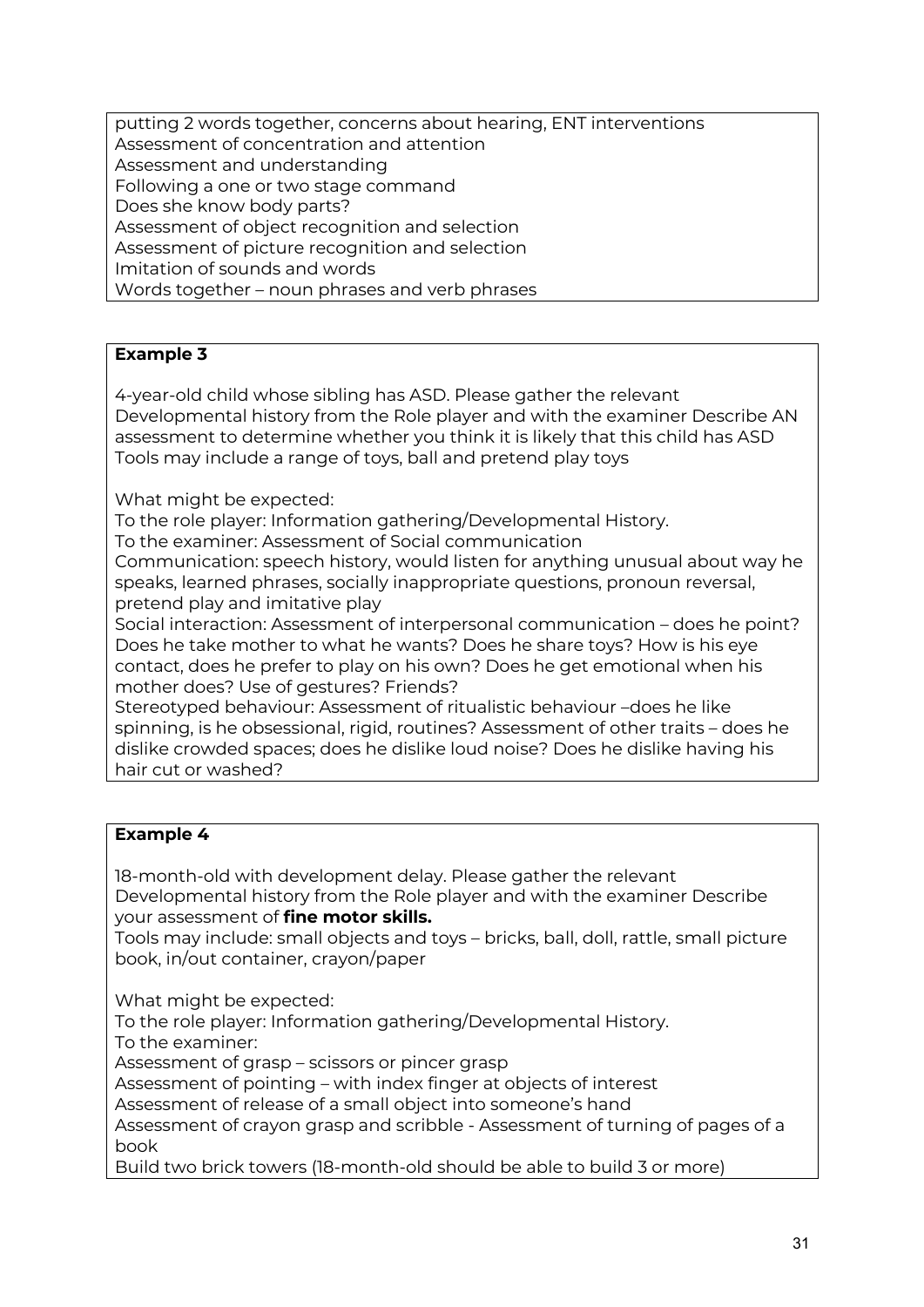# **Example 5**

4-year-old with spastic diplegia GMFCS. Please gather the relevant Developmental history from the Role player and with the examiner Describe your assessment of **gross motor skills**

Tools may include: space to walk, stairs

What might be expected:

To the role player: Information gathering/Developmental History.

To the examiner:

History: pregnancy and birth, motor development (sitting, cruising, standing on tip toes, cruising). Enquire about upper limb function, use of a wheelchair if tired, how far can child walk?

Can the child walk, with and without shoes? any walking aids and of shoes. Enquiry about skills on other surfaces, of ability on stairs (if unable to provide) and in playground, whether he/she can ride a tricycle.

# **Example 6**

3-year-old with some loss of visual acuity (could be any age). Please gather the relevant Developmental history from the Role player and with the examiner Describe your assessment of this child's functional vision.

Tools may include: Black and white picture boards, keeler cards if possible, books/boards with clear pictures that can be held at a distance to functionally assess what can be seen from a distance. Small coloured beads or bricks to name colours. Hundreds and thousands and smarties to assess visual acuity of small objects. Fonts of different sizes.

What might be expected:

To the role player: Information gathering/Developmental History.

To the examiner:

Fixing and following? Response to light – blinking in sun or to light being put on. Object recognition, face recognition (no sound), in isolation and picking a face out of a group. Bumping into things, tripping up. Sitting close to the TV, use of a touch screen

# **Reference:**

A good reference is "Child Development. An illustrated guide by Carolyn Meggitt and Gerald Sunderland (ISBN 0-435-42056-9) published by Heinemann Educational Publishers, which outlines normal development at each key stage. Details on what is expected of candidates when performing clinical examination of children are available on the RCPCH website.

**Tips**